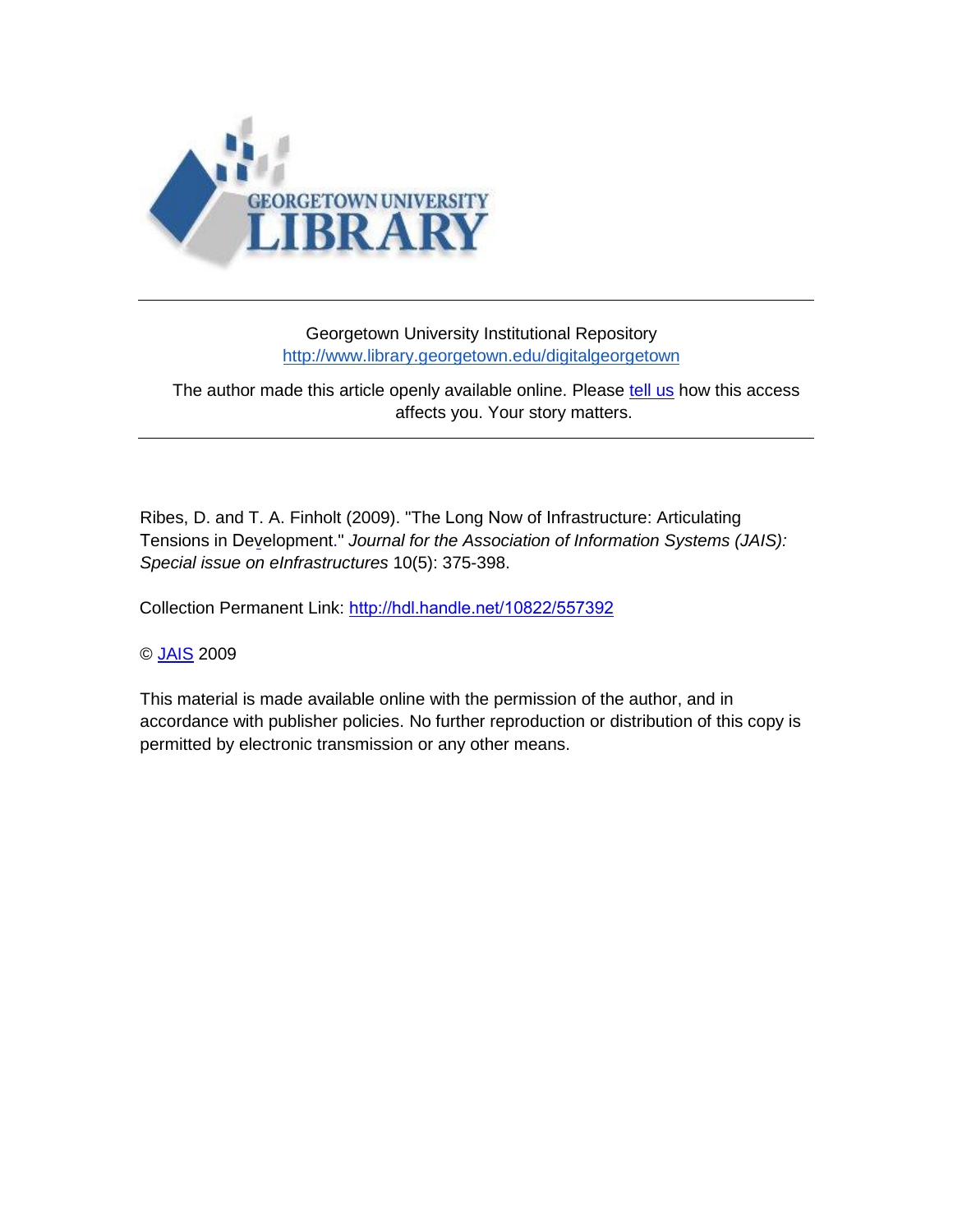# Journal of the Association<br>for Information Systems

Special Issue

The Long Now of Technology Infrastructure: Articulating Tensions in Development\*

#### David Ribes

Georgetown University dr273@georgetown.edu

Thomas A. Finholt University of Michigan finholt@umich.edu

#### **Abstract**

Designing e-infrastructure is work conducted today with an eye toward long-term sustainability. Participants in such development projects find themselves caught with one foot in the demands of the present and the other in a desired future. In this paper we seek to capture participants' formulation of problems as they go about developing long-term information infrastructure.

Drawing from cross-case ethnographic studies of four US e-infrastructure projects for the earth and environmental sciences (cyberinfrastructure), we trace nine tensions as they are framed and articulated by participants. To assist in understanding participants' orientations we abstract three concerns – motivating contribution, aligning end goals, and designing for use – which manifest themselves uniquely at each of the 'scales of infrastructure': institutionalization, the organization of work, and enacting technology. The concept of "the long now" helps us understand that participants seek to simultaneously address all three concerns in long-term development endeavors.

Keywords: Long-term, Sustainability, Cyberinfrastructure, Science, eScience, Infrastructure, Communities, Ethnography, Grounded **Theory** 

\* Paul Edwards, Geoffrey C. Bowker, Steven Jackson, and Robin Williams were the guest editors.

Volume 10, Special Issue, pp. 375-398, May 2009

Volume 10 · Issue5 · Article 2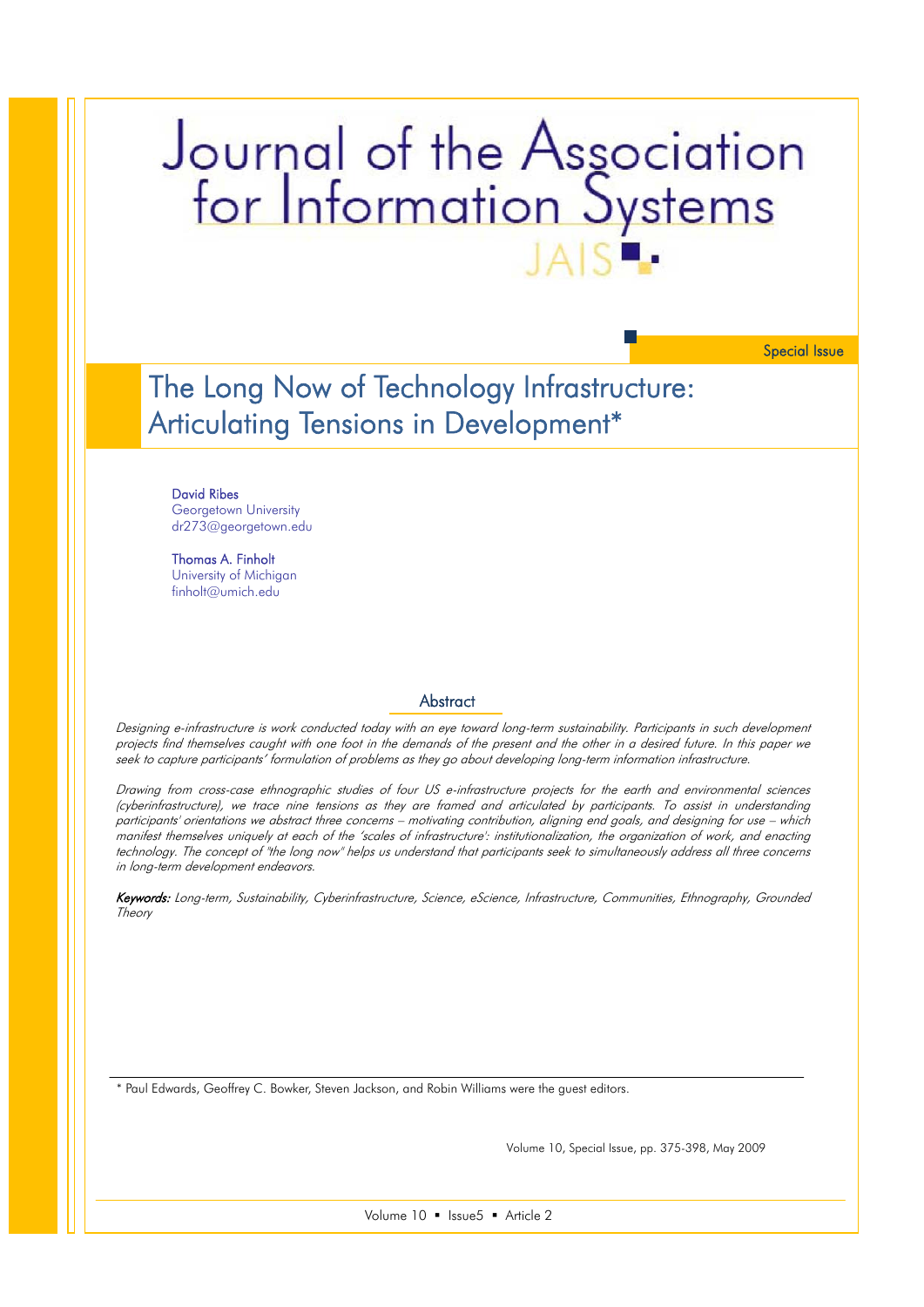# **The Long Now of Technology Infrastructure: Articulating Tensions in Development**

## **1. Introduction**

Infrastructure is intended to last for the long term. In ideal conditions, infrastructure invisibly supports the work of its users, while transparently revealing its functioning and breakdown to a support staff. It is a stable, accessible, and reliable environment (Star and Ruhleder 1994). However, there is something seemingly paradoxical in a long-term plan for information technology (IT). We think of IT as changing at a rapid and ever increasing pace. Yesterday's novel solutions quickly become today's staple resources and even more quickly become tomorrow's relics. This is the challenge of developing e-infrastructure: transitioning effectively from one-off applications, demos, and prototypes to stable and usable informational facilities.

In order to reveal the difficulties encountered in design and implementation, we conducted a crosscase analysis of the work of participants in four e-infrastructure endeavors. We focused on participants' daily work as they went about the task of developing sustainable facilities. Our cases are drawn from projects that seek to support the work of natural scientists, specifically of earth and environmental researchers. In the United States such projects have come to be called cyberinfrastructure (CI).<sup>1</sup> CI projects often make claims of revolutionizing research, engendering a paradigm shift or transforming scientific practice (Atkins 2003), yet many of these projects are still in the early stages of planning and development (Lawrence 2006; Lee, Dourish and Mark 2006). Whether the resources and work necessary for permanent implementation and adoption will materialize remains unclear.

Our research has ethnographic goals. We seek to capture and convey the orientation of participants as they go about the daily task of e-infrastructure design, development, and implementation. Because efforts to systematically develop e-infrastructure for the sciences are relatively recent, participants find themselves struggling to identify and articulate their challenges. We have focused on participants' formulations of problems *as tensions;* in this paper we trace nine such tensions. Focusing on tensions reveals the conflicting goals, purposes, and motivations of participants. They are not hidden; rather, as a form of sense-making, participants regularly discuss their problems as tensions.

The problems participants articulate span much broader scales than technology development: they speak of encountering difficulties in the spheres of science policy, funding, organizing work and maintaining technical systems. Through our research we have developed the methodological concept of *scales of infrastructure* to mirror the range of participants' activities that we have observed. The three scales are institutionalization, organizing work and technology enactment. They are what in Grounded Theory are called sensitizing concepts (Glaser 1978), serving to remind the analyst to follow participants' activities (Latour 1987) as they work across received boundaries such as policy, management and design.

We also identify three recurring *concerns* of participants. These concerns manifest themselves repeatedly, but uniquely, at each scale: How can the perseverance of the infrastructure project be ensured, in the face of changing technologies, emerging standards, and uncertain institutional trajectories? How can the continued commitment of participants be secured over the timescales of building and sustaining infrastructure? Finally, how should novel technologies be designed to meaningfully support the work of users? Because studies of e-infrastructure are nascent, we do not seek to advise on how to successfully plan and implement systems meant to be used for decades. Therefore, rather than offering a programmatic response ("how to design for the long term" or "factors in CI success"), we first seek to frame the difficulties actors encounter on the ground and, thus, begin

 1 In this paper we will use the terms e-infrastructure and cyberinfrastructure somewhat interchangeably; this said, the terms carry more specific implications that we will try to follow in usage. Cyberinfrastructure is an historically American institutional configuration, primarily focusing on the sciences, and initially spearheaded by National Science Foundaiton (Atkins 2003). E-infrastructure is a more generic term for information infrastructure (often including spheres of public communication, commerce, or government) that has received stronger uptake in the European Union.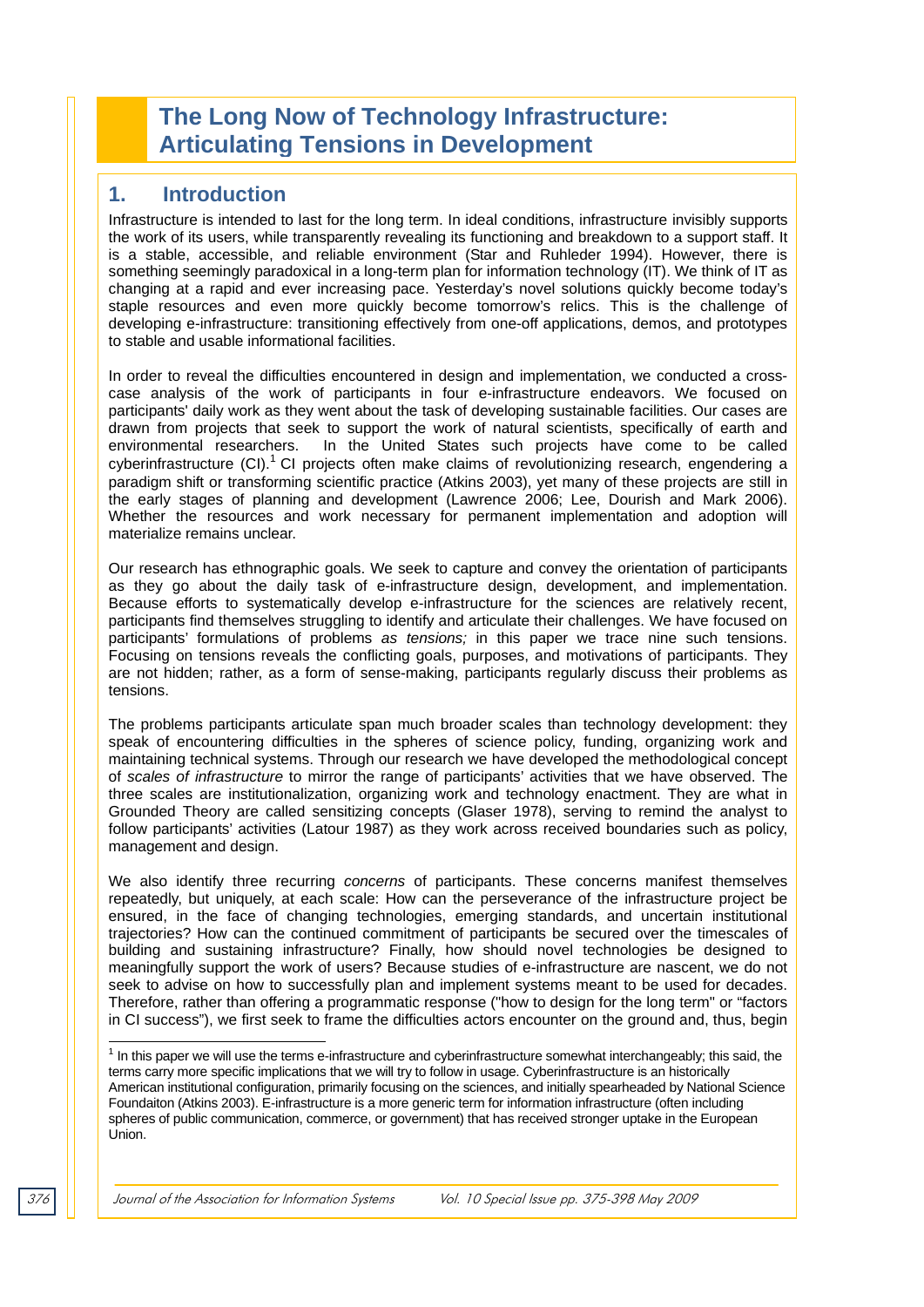the process of defining researchable questions around e-infrastructure development.<sup>2</sup> Just as participants encounter multiple tensions at once, here we inspect the tensions as common concerns across the scales of action. We offer the concept of *the long now* as an organizing principle for analyzing the work of planning and sustaining infrastructure. Long-term infrastructure is primarily an institutional consideration, beyond the scope of any single project or discipline. The long now ties together the concerns and scales, and encourages a consideration of how today's planning will *effect* tomorrow's technologies through the practical work of designing, (re)constructing, and then maintaining these systems.

## **2. The Long Now of Infrastructure**

Design is work done today to enact a desired future. The design of infrastructure is particularly oriented to the long term, embodying goals such as reuse and stability, and values such as inclusion and accessibility. To help understand actors' goals and tensions, we turn to the idea of "the long now." The long now is a concept developed by environmentalist icon Stuart Brand and the team of philanthropists, engineers, and activists who together built the Millennium Clock. The Millennium Clock it is designed to tick once a year, chime on the century, and cuckoo every millennium. The designers plan for it to endure ten thousand years. The Clock of the Long Now is a compelling thought-piece, which we adopt to challenge short-term technocratic orientations and push us beyond the frantic pace of continuous technological turnover. To succeed, the designers and builders of the Millennium Clock brought together a collective of humans, machines, and natural resources to enable a sustainable schedule of chimes and cuckoos. Those who crafted and started the clock will not be around to see it in operation. Therefore, they had to design mechanisms that will endure for centuries and that can be replaced when they do not. They also had to find a stable environment for the device that would endure the rise and fall of cities and states, and they had to devise ways to organize maintenance to ensure that future clock tenders are identified, trained, and assigned their tasks. Thus, the long now is the varied compendium of work done today with an eye toward generating a sustainable future.

Thinking *of* the long term is certainly no innovation. For example, the Annales historians, and particularly Fernand Braudel, are notable for contributing the notion of the *longue durée*: historical time that stretches beyond individual lives and encompasses institutional and even environmental transformations (centuries and millennia, respectively). Notably, though, the longue durée is a *historiographic device* for the analysis of patterns that remain invisible if limited to one or another timeframe. In contrast, Brand's long now is a normative, materialist, and pragmatic *argument*: it disavows distinctions between practitioners and analysts, and calls for all to engage today in the thought and work of devising sustainable human-technical collectives. In characterizing the Millennium Clock, Brand observes, "We're going back to the early excitement about clocks. They were big, they were monumental, they were something that a city would organize itself around — the clock in Prague, the clock in Venice" (Brand and Brockman 1998). This formulation takes into account the technology of the clock itself but stretches the analytic frame to include the community and social organization; together these sustained the operation and meaning of early clocks. The kinds of enduring commitments represented by the Millennium Clock are best met through responsibilities that are both institutionalized in the form of human organizations and delegated to cleverly designed mechanisms.

Like the Millennium Clock, infrastructure requires both a more specific and a more expansive conceptualization than "technology." To render researchable the activity of building infrastructure, we must broaden our analytic gaze across the *scales of infrastructure* — what in this paper we call institutionalizing, organizing work, and enacting technology — and explore temporal dimensions, particularly "the long term" (Edwards 2003). Infrastructure stretches across multiple scales of action: (i) it is a technological venture, seeking to deploy durable resources to support work, automate tedious tasks, and enable collaboration; (ii) it is a matter of human work, organization, and

 2 Earlier versions of this paper were presented at GROUP 2007 (Ribes and Finholt 2007) and eSocial Science 2007 (Ribes and Finholt 2007).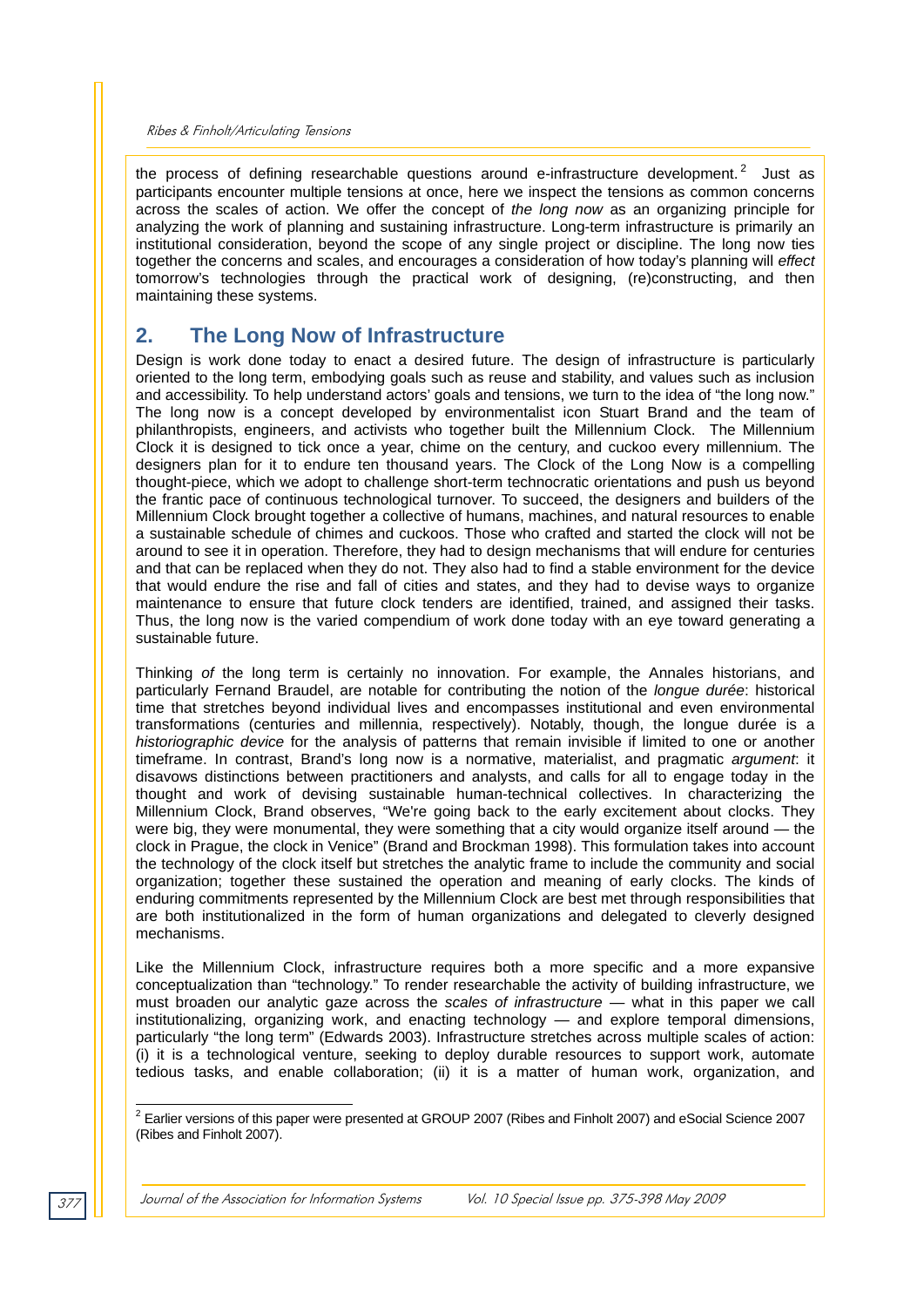maintenance, or as sociologist Susan Leigh Star reminds us, one person's infrastructure is another person's daily routine of upkeep (Star and Ruhleder 1994); and (iii) it is an institutional venture, seeking to provide stable and accessible services to communities at national and international levels. Below we treat each of the scales in turn.

*Enacting Technology* — Following Jane Fountain's research on IT implementation efforts in digital government, we describe the practical activity of developing stable, usable infrastructure as *enactment* (Fountain 2001). The notion of enactment draws attention to the work that is necessary to shift from experimental technologies to a functioning, stable infrastructure available for everyday use. Within policy and development circles, the technological aspects of information infrastructure have received the greatest research attention. For example, proposals for CI often include extensive discussions of data management and exchange, for example, how to develop tools to effectively share data across generations of participants (Zimmerman 2008), or the scalability problem, i.e., how to ensure that systems can accommodate the demands of increased numbers of users (Rodden, Mariani and Blair 1992). Data integration, metadata, and ontologies (Ribes and Bowker forthcoming; Sheth 1999) help to address the questions of how we will link the heterogeneous databases of the sciences, how we will preserve legacy archives, and how we will communicate across disciplinary boundaries. Research in these areas has produced progress for the persistence of technology, capturing organizational memory (Argyris and Schon 1996), planning for growth, and more generally, thinking beyond months or years. However, the hubris that commonly surrounds these technical solutions often hides complications experienced by developers and users. Novel platforms often do not match the extant needs of users, do not offer the functional stability that daily use demands, or lack the human resources to upgrade and maintain existing technology. Perhaps most importantly, the "immutable mobility" of data — the holy grail of many CI ventures — never persists outside the technical and organizational networks that sustain their meaning (Hackett 2008). The activities which Fountain calls enactment are the work that creates bridges between, for example, experimental and production systems or design intents and user requirements. Such fine grained "deployment" activity is often a detailed fitting process where work is hard to track and rarely acknowledged: what Star calls "invisible work" (1991).

*Organizing Work* — Infrastructure development (whether planning, design or deployment) is a matter of practical work. Its accomplishment is the ordinary daily activity of members (Heath, Jirotka, Luff and Hindmarsh 1993). Thus participants — particularly those in managerial roles — are regularly concerned with how their internal organizational arrangements serve to motivate participants (or not) and produce outcomes consistent with current developmental goals. Lougher and Rodden note, "The success of most projects is often dependent on the ability to effectively organize the activities of the specialists involved. As projects grow in size, complexity and lifespan this is becoming an increasingly difficult task" (1993:228). In thinking of persistent infrastructure, we must expand beyond the "tubes and wires" of technology to organizational arrangements. Just as Brand's clock does not stand apart from its community (the clock in Venice), a physical infrastructure is enmeshed with the routines and practical work of its use, upkeep, and repair.

Studies of information systems have primarily approached the long term as a question at the intersection of technology and practice. For example, the long term is often framed as a knowledge management problem: how to develop tools that effectively serve to share information across generations of participants (Lougher and Rodden 1993), or how to preserve and communicate design rationale as individual new members join and old members retire (Lindstaedt and Schneider 1997). However, such approaches narrow the frame of analysis: "knowledge management" becomes reduced to the tools by which it is conducted. In contrast, in this paper we focus on the *kinds of work*  in which participants engage, such as conducting novel scientific research, developing applications, or hardening and maintaining systems.<sup>3</sup> For instance, each of the four infrastructure projects we

 3 There have been various commonly identified difficulties within infrastructure development projects. Because many contemporary CI projects are geographically distributed and composed of participants with heterogeneous expertise, much of the research on work in CI development has been around the issues of communication, collaboration, and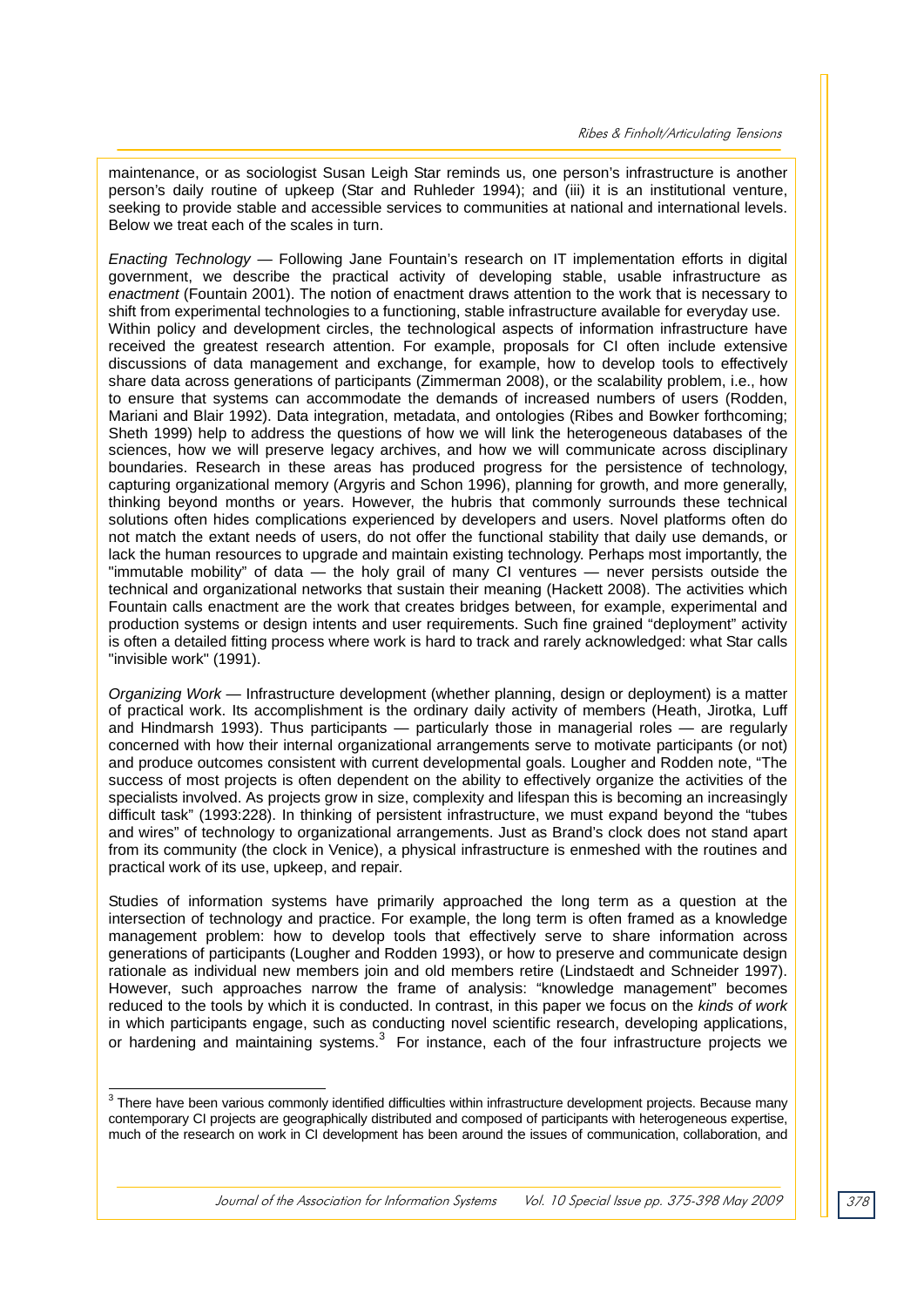explore in this paper has a knowledge management component: technologically-based solutions to support long-term collaboration (Ribes and Bowker forthcoming). However, in these projects, knowledge management technologies are coupled with a concern for sustaining them and their contents over time, what Bowker has called *memory practices* (2006): organizational arrangements; techniques and routines for preserving and maintaining an accessible archive, repository, or database.

*Institutionalizing* — Along with the technical work and practical organization, we must further expand the frame to include the goal of these projects to achieve persistent institutional arrangements. Institutionalization of infrastructure is the work of generating sustainable goods and services linked to social or collective purposes, with connotations of permanence, transcending individual lives, interests, or intentions (David and Spence 2003; Selznick 1997). Cyberinfrastructure has just such institutional goals. It is intended to generate public goods through the support of research. It should endure beyond any particular scientific question, and it is often linked to governance and sustained state funding. Like the technical and organizational work characterized above, *institutionalizing* is a practical activity (Cambrosio 1990). Science policy and the reports of funding agencies are politicized documents with carefully worded programmatic statements that often hide the nuanced debates behind their formulation (Jasanoff 1990). Interviews with program officers at the National Science Foundation  $4$  (NSF) reveal a complex terrain of negotiations with representatives of scientific communities, philanthropic foundations (such as Hewlett and Mellon), and participants in the einfrastructure projects.

However, we should not assume that working to achieve institutional goals is only a top-down matter for those in policy spheres. We observed that it also became an everyday practical concern for participants in infrastructure endeavors (Pfeffer and Salancik 1974), who regularly sought to secure funding, marshal support from domain communities,<sup>5</sup> and transform the norms and customs of their colleagues. The practical work of developing long-term e-infrastructure requires creative attention to issues of sustainable technology, persistent human arrangements, and institutional resources.

\*\*\*

The scales of infrastructure reflect the range of participants' activity as they go about the work of research, design, and deployment. However, we do not argue that the scales operate through independent logics. In planning and implementing e-infrastructure, participants link the development of technologies to the work of its enactment and to establishing institutional relations (Callon and Latour 1981). The scales, then, are *sensitizing concepts* (Glaser 1978): We have generated them from observing actors' recurrent work. They serve to remind the analyst to look across the full breadth of participants' activities as they go about the task of enacting infrastructure.

At each scale of infrastructure, our interviews uncovered a persistent set of *concerns* for long-term sustainability. As with the scales, the concerns are abstractions generated from grounded ethnographic research. Below, we describe our general formulation of common concerns that manifest themselves in particular ways at each scale; we describe these more fully in the empirical sections of the paper as the *tensions*.

*Motivating contribution*: How can the project ensure that participants contribute in ways that are meaningful to the achievement of community infrastructure? How can it secure the continued commitment of participants over time?

engineers. In this paper we adopt this actors' category despite occasional chafing on the part of those labeled by the term.

l

coordination (Cummings and Kiesler 2007; Finholt 2004; Olson and Olson 2000). In this paper, distanced collaboration is discussed only to the extent that it relates to long-term sustainability.<br><sup>4</sup> This is the federal funding body for science in the US. NSF financially supports all of the cases we study in this

paper.<br><sup>5</sup> Within CI circles "the domain" refers generically to the community to be served by IT: in our cases, scientists and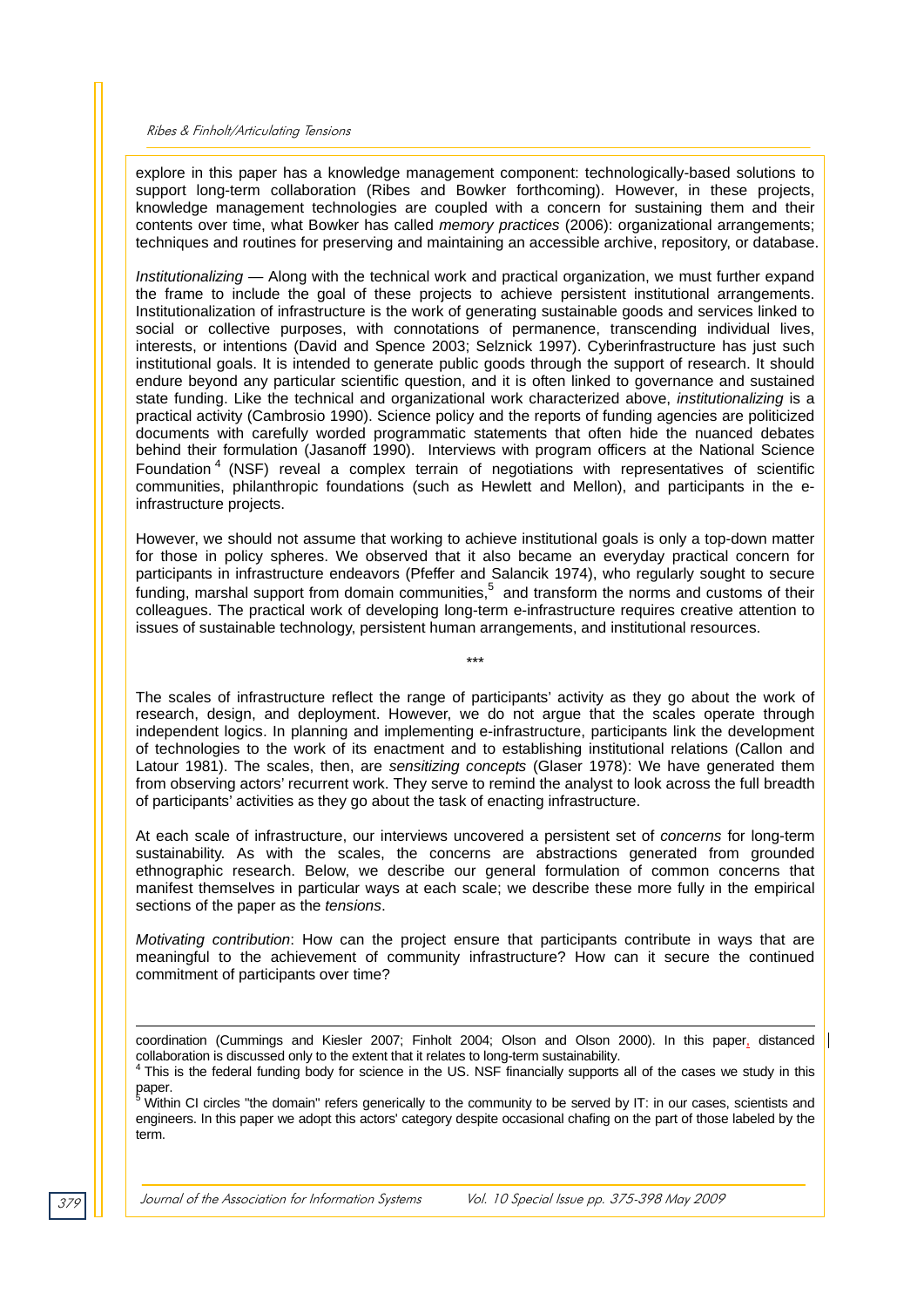*Aligning end goals*: Infrastructure endeavors sustain multiple ongoing goals that often compete. Furthermore, participants in development come from different scientific traditions, with diverging purposes for contributing. How are varying interests to be coordinated? Can multiple goals be satisfied while still developing effective infrastructure?

*Designing for use*: How can the project develop resources that will be adopted by users and serve in the future work of research? This concern is rooted in an acknowledgement that an infrastructure without users is not infrastructure at all.

The concerns recur at the three scales, but they carry differing implications for each. At the intersection of concerns and scales are the nine tensions in the development of long-term infrastructure (see Table 1). For example, the diverging end goals of individual scientists (whose focus is often conducting novel research) have implications for: (i) the development of IT resources that will serve a broader community (enacting technology); (ii) the division of labor among research, development and maintenance (organizing work); and (iii) how participants' activities can be evaluated within academic reward structures (institutionalizing).

| Table 1: Tensions identified by actors in long-term development, parsed according |  |
|-----------------------------------------------------------------------------------|--|
| to their persistent concerns and the scales of infrastructure.                    |  |

|                              | Institutionalizing   | <b>Organizing Work</b>  | <b>Enacting Technology</b> |
|------------------------------|----------------------|-------------------------|----------------------------|
| <b>Aligning End</b><br>Goals | Project vs. facility | Planned vs.<br>emergent | Inclusion vs. readiness    |
| <b>Motivating</b>            | Individual vs.       | Development vs.         | Research vs. production    |
| <b>Contribution</b>          | community            | maintenance             | quality systems            |
| <b>Designing for</b>         | Communities vs.      | Research vs.            | Today's requirements vs.   |
| <b>Use</b>                   | constituencies       | development             | tomorrow's users           |

Our research goal is to understand the constitution of a general problem space for long-term einfrastructure development and maintenance using the context of CI development. The identification of tensions is not to be understood as the prerogative of the analyst, but as the outcome of participants' orientations as expressed in their work. The tensions are articulated by participants themselves. They express diverging goals, hopes, or desires in the daily work of enacting infrastructure. In short, not everything that could conceivably be characterized as a tension is treated as such by participants. Conversely, many of the tensions we identify are not unique to concerns for long-term sustainability. For example, in her studies of CI, Lawrence (2006) has noted a *general* tension between research and development, while Lee et al. (2006) have described permeable boundaries among participants, users, and communities. In this paper, we focus particularly on how participants articulate their problems *as* tensions relative to the goal of achieving a long-term infrastructure.

## **3. Cases and Study**

We focus on four cases of scientific e-infrastructure development. Our cases have been chosen to highlight the different scope of the long term within scientific information infrastructure endeavors. All projects are funded through NSF. Roughly speaking, our cases are drawn from the earth and environmental sciences.<sup>6</sup> GEON is the geosciences network, with participants drawn from over 10

 6 We consider this both a strength and a limitation of this research. Our cases broadly span the earth and environmental sciences, adding comparative strength to our analysis by including (sub)disciplines with long and short histories of "informational development.". However, disciplines such as physics have much longer histories of largescale geographically distributed and collaborative projects (Shrum, Genuth and Chompalov 2007). In contrast, historical circumstances – including levels of funding, the penetration of informational technologies and automated instrumentation – have largely distinguished the trajectories of natural and social sciences. It is beyond the scope of this paper to address how these funding asymmetries came to be; King notes that within the US, NSF purview of social science came relatively late with the creation of an office in 1957 and a directorate in 1961 (King 1998).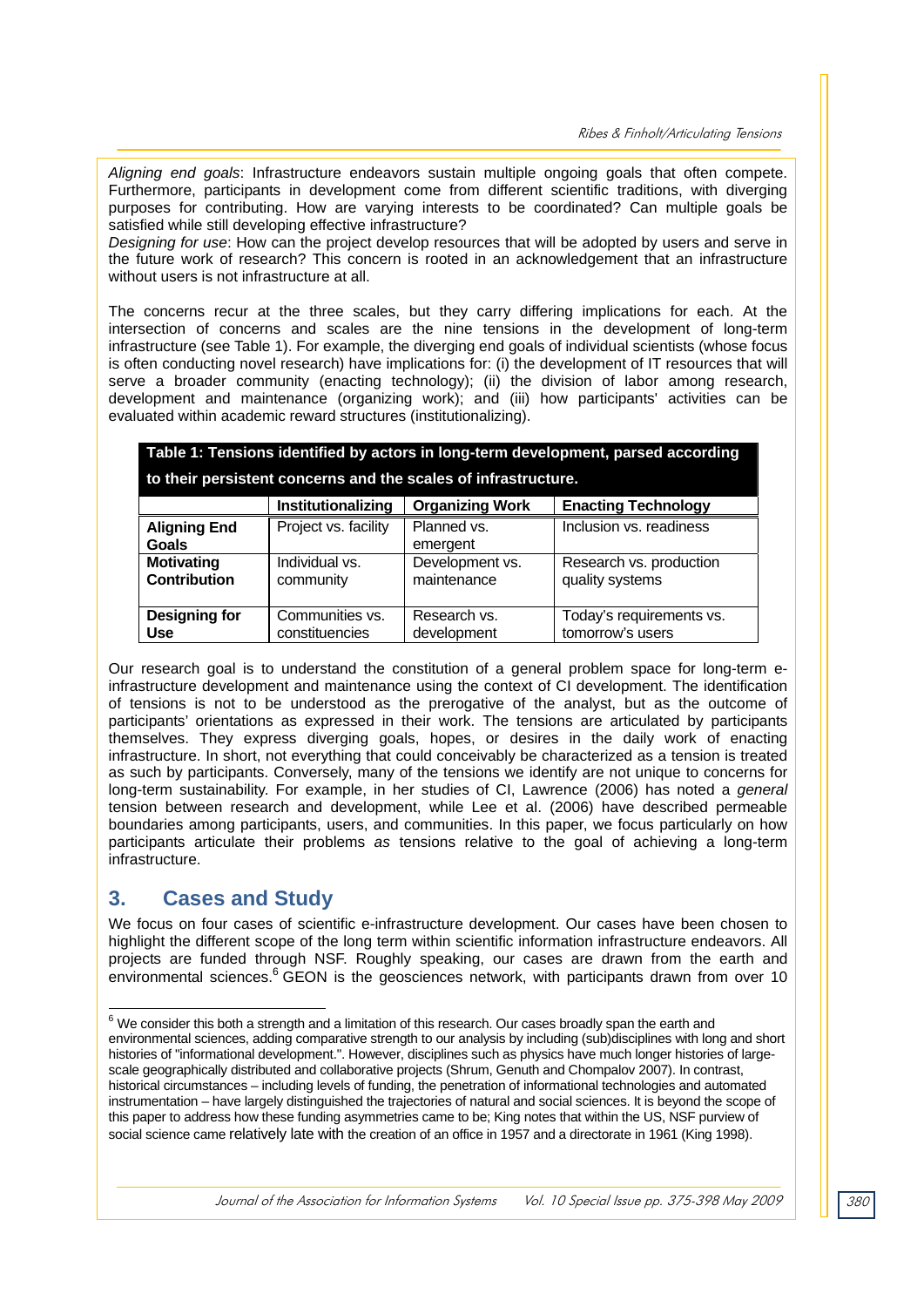disciplinary backgrounds such as geophysics (using data-intense models) and paleobotany (traditionally more observational). LTER is the Long-Term Ecological Research Network, a consortium of 26 sites across the US that seek to collect and preserve data on timescales that match environmental change. LEAD is Linked Environments for Atmospheric Discovery, an atmospheric science research project primarily focusing on mesoscale weather phenomena (e.g., tornadoes), with the hope of providing tools for real-time data analysis. WATERS is the Water and Environmental Research Systems Network, it draws together environmental engineering and hydrology in the development of a large-scale remote sensing network.

All four projects have components that participants themselves call cyberinfrastructure. While their individual goals (as stated in programmatic documents) vary by project, each has the intention of making scientific data available across disciplinary and institutional barriers; in facilitating multidisciplinary and geographically distanced collaboration; and in providing computational and analytic resources for the conduct of science. Table 2 summarizes the cases by their targeted communities, IT development goals, timeline, institutional affiliation, and funding mechanism. These five elements are our primary material for understanding how actors approach problems of the long term.

| Table 2: Summary chart of four cases. |                                                                         |                                                                                    |                                                                                          |                                                            |  |  |  |
|---------------------------------------|-------------------------------------------------------------------------|------------------------------------------------------------------------------------|------------------------------------------------------------------------------------------|------------------------------------------------------------|--|--|--|
| Cases                                 | <b>GEON</b><br>(Geosciences<br>Network)                                 | <b>LEAD (Linked</b><br><b>Environments for</b><br><b>Atmospheric</b><br>Discovery) | <b>WATERS (Water</b><br>and<br>Environmental<br>Research<br>Systems)                     | <b>LTER (Long-</b><br><b>Term Ecological</b><br>Research)  |  |  |  |
| <b>Targeted</b><br><b>Communities</b> | Solid Earth<br>Sciences                                                 | Atmospheric<br>Sciences and<br>Meteorology                                         | Fnvironmental<br>Engineering and<br>Hydrological<br>Sciences                             | Ecological<br>Sciences                                     |  |  |  |
| <b>IT Goals</b>                       | Systems,<br>Knowledge<br>Mediation,<br>Visualization                    | Workflows, Data<br>Integration,<br>Visualization                                   | Instrumentation.<br>data archiving.<br>knowledge<br>mediation.<br>integration            | Instrumentation,<br>data archiving<br>and integration      |  |  |  |
| <b>Timeline</b>                       | 5 yrs                                                                   | 5yrs                                                                               | $-25$ yrs with<br>multiple points of<br>funded planning,<br>review and<br>implementation | 150yr goals, 10yr<br>program review,<br>6yr site review    |  |  |  |
| <b>NSF Directorates</b><br>(Division) | Computer and<br>Information Science<br>and Engineering /<br>Geosciences | Computer and<br><b>Information Science</b><br>and Engineering /<br>Geosciences     | Engineering /<br>Geosciences                                                             | <b>Biological</b><br>Sciences/<br>Environmental<br>Biology |  |  |  |
| <b>Funding</b><br><b>Mechanism</b>    | Information<br>Technology<br>Research (ITR)                             | Information<br>Technology<br>Research (ITR)                                        | Major Research<br>Equipment and<br>Facilities                                            | <b>NSF Program</b>                                         |  |  |  |

We use the term "participants" to designate those involved directly in the planning, design, implementation, and maintenance of e-infrastructure. This said, the participants themselves are highly heterogeneous. The most common actors' distinction within the projects is between computer and domain scientists; however, both these categories can be further broken down. (For example, computer science includes systems engineers, database specialists, and visualization experts, while the domain scientist category in GEON includes paleobotanists, geophysicists, and metamorphic petrologists (Ribes and Bowker 2008)). Additionally, we focus on those participants, such as data and information managers, technicians, and administrative staff, who often become invisible within

England (1984) tracks some of the controversies among the US Congress, natural scientists, and the National Science Board as NSF came to fund social science (see also Kleinman and Solovey 1995). Both the "more and less experienced" disciplines are strong sites for future research on long-term thinking within the sciences.

l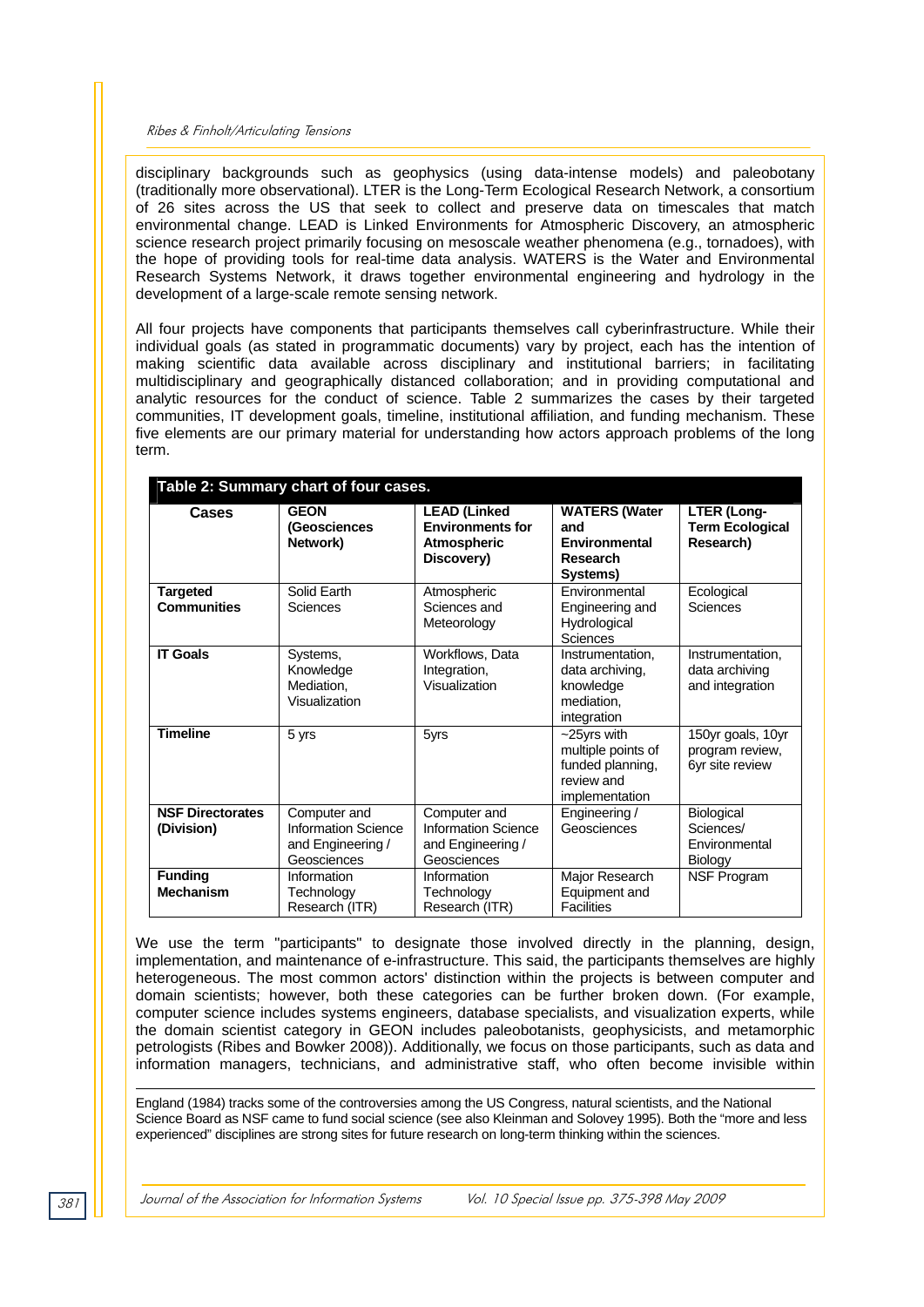infrastructure (Shapin 1989), but are crucial to its upkeep and maintenance.

Our data were generated through ethnographic study, including document collection, and supplemented by targeted interviews. Our main sites for field research were the meetings of principal investigators (PIs), designers, and implementers. These are occasions on which key actors regularly discuss the evaluation, strategizing, and planning of their projects. The time we spent in the field with each project varies from one year (LEAD) to three years (GEON). Additionally, each project granted us access to portions of its email listservs, providing a continuous stream of data; because these projects are geographically distributed, these email discussions often include daily planning and decision making. Finally, we have also been *participants* in each project*,* contributing to aspects of planning, proposal writing, social dimensions feedback, user studies, or requirements elicitation (Ribes and Baker 2007).

Our research was driven by grounded theory methodology (Clarke 2005; Star 1999): *iterations* of data collection combined with *testing* against substantively generated theory,and comparison across our cases and with historical and contemporary studies of infrastructure (Bowker, Baker, Millerand and Ribes forthcoming). Rather than the formal comparisons used to identify causal variables (as in the methods of difference and similarity, c.f. J.S.Mill), we approach our cases through *constant comparisons* (Glaser 1978): Insight is generated by contrasting grounded categories (or codes) with multiple instances drawn from the data and historical cases. The process is iterative, leading to continuous revision of those categories. The scales of infrastructure and the three concerns we identify in this paper are our own analytic categories generated through the process of data collection. The concepts of concerns and scales enable us to parse participants' formulations of tensions.

Clearly, participants' problem identification is not always formulated as "a tension." For example, an earth science junior professor may speak of a need to publish more research in recognizable journals of geology in the hopes of achieving tenure. It is when participants contrast their departments' demands for publication with the work of developing IT tools that the conflicting demands of infrastructure development become visible to the ethnographic observer, for example when an earth scientist speaks of "wasting" her time on the development of an ontology "when I could be spending my time" publishing in a peer reviewed journal. Articulations as tensions bring forth into discourse the conflicting priorities of participants as they go about their daily work. In this sense, our method is similar to the controversy studies of science and technology studies (Collins 1981; Fujimura and Chou 1994). Of course, science is not "made of controversies" alone (Scott, Richards and Martin 1990); rather, controversies are perspicuous sites of investigation in which assumptions, disagreements and complications are brought to light by actors themselves. Similarly, in our cases not all problems are described as tensions. However, when actors formulate their troubles as tensions, they themselves articulate their conflicting goals and competing interests.

We have found that many tensions are framed by participants in terms that will be familiar to social science readers. For example, the phrases "career trajectory" and "reward structure" – once the jargon of micro economics and the sociology of work, (c.f., (Fairweather 1993; Kling and Spector 2003) – have become part of the vernacular of CI. We argue that some articulations of tensions are drawn from and informed by social science research, because of the close relationship of social science to CI endeavors. Of the projects we study, all have had the direct participation of a social scientist (ourselves and others). The first author (Ribes) worked closely with GEON for three years; LEAD and WATERS benefited from user surveys and requirements elicitation administrated by the second author (Finholt); and LTER has many members from urban sociology. Consequently, it is not surprising to find CI peppered with social science concepts and terms. It is a finding of our studies that the tensions and problems of developing long-term infrastructure have at least partially been framed by actors locally enacting social science concepts and research. For example, social scientists have conducted user requirements elicitation and community surveys in many of the einfrastructure projects discussed in this paper; these activities introduce the language and values of user-centered design (Mackay et al. 2000; Norman and Draper 1986; Ribes and Finholt 2008) to participants in these projects. While we will not further develop this line of reasoning in this paper, future research will continue to track the lineages of social science findings and concepts as they innovate within CI (see Ribes and Baker (2007) for a more elaborated formulation).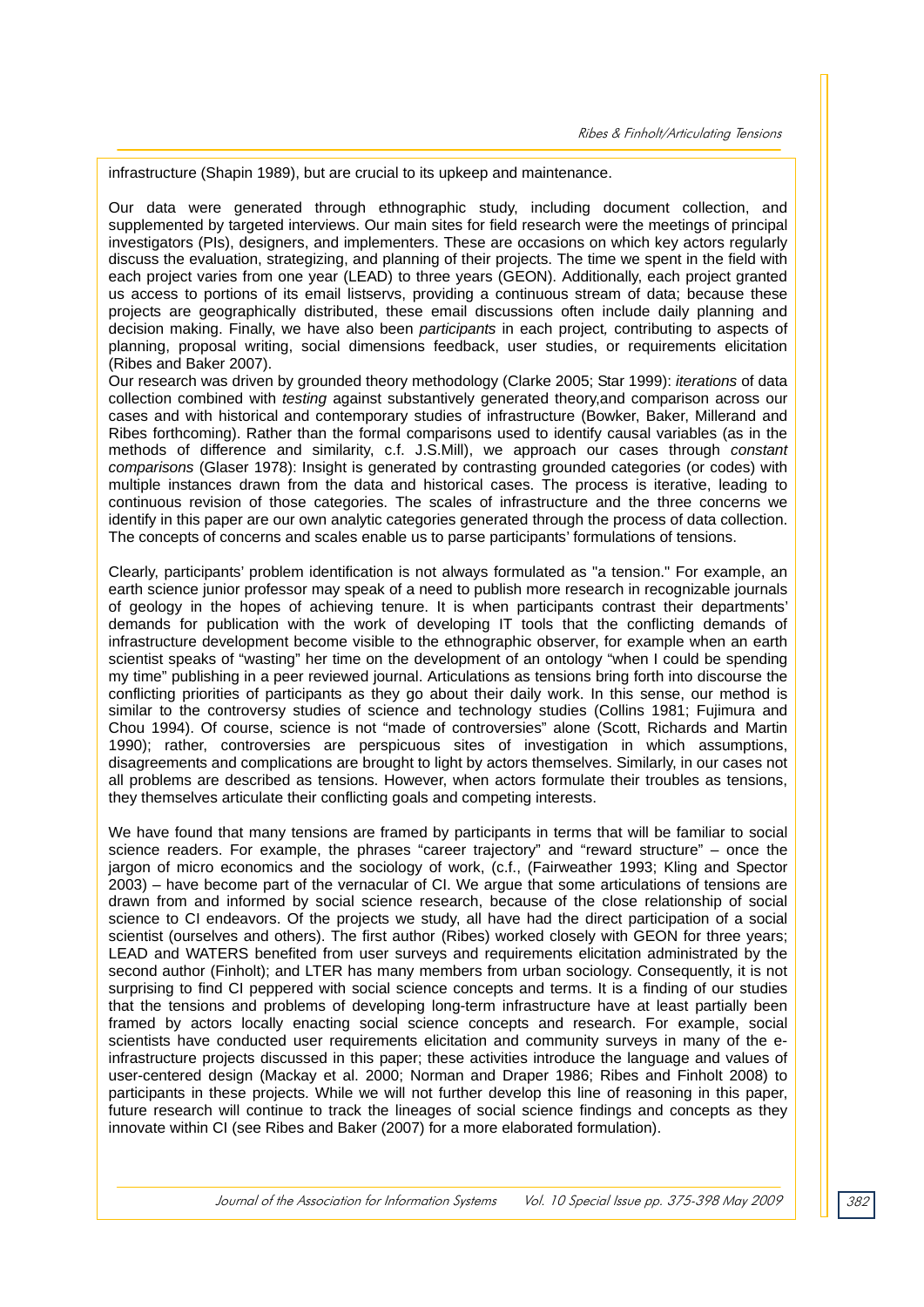## **4. Institutionalization**

#### **Project vs. Facility**

This tension refers to the difficulty in developing e-infrastructures that are intended to persist for decades, but whose financial support comes in increments of years. The majority of CI endeavors today are organized as projects. That is, they were funded under *research* awards with definite end dates. While participants seek to develop persistent resources, in many cases there is no explicit stipulation for how these projects will be continued following the initial award. Many participants consider this a primary tension in infrastructure design and regularly trace other problems they encounter back to their project status.

The project status and its consequences are particularly apparent for those funded under research grants. For instance, both GEON and LEAD have five-year awards under the NSF's Information Technology Research (ITR) program. While these projects seek to provide stable resources to the earth and atmospheric sciences respectively, no systematic mechanisms are available for renewing the grant. This places a finite horizon on long-term activities and shifts efforts from developing stable informational resources to securing support for the next period: "In the last year I've spent just about as much time putting together presentations, writing emails and meeting with NSF as I have working on other parts of the project!" (interview, 2005).

In projects with such uncertain futures, participants have no clear sense of a preconfigured directionality for maturation (Weedman 1998); they are unable to determine the possible trajectories for shifting from short-term projects to stable systems and then to infrastructures. Instead, they describe efforts to follow multiple opportunities for securing long-term funding by chasing grant opportunities and forming loose couplings with institutions of science, in the hope that these may later become a source of sustainable financial support. $^7$ 

In contrast with the *project* status, LTER has established itself as a relatively stable *facility*. LTER is an NSF program evaluated as a whole every 10 years with clear venues for funding renewal (Hobbie, Carpenter, Grimm, Gosz and Seastedt 2003). As Karasti and Baker have noted in their analysis of LTER, "The longer than usual funding cycles provide a harbor for activities such as multidisciplinary studies, network participation, and community change discussion" (Karasti and Baker 2004). For LTER participants, achieving a longer, readily renewable funding cycle has meant a shift in effort from securing funding to demonstrating effectiveness and building capacity to provide stable resources.

Returning to GEON and LEAD, a great deal of effort in such projects is invested in politicking as participants seek to secure something akin to facility status. As the GEON project's five-year cycle approached closure, one participant remarked that funding for science-centered infrastructure design is notoriously unstable. Specifically, rather than following a model for a persistent facility the "funding model is like any other NSF research project, i.e., relatively unstable!" (email, 2007). Thus, during their five years of NSF funding, GEON participants successfully sought ties to the United States Geological Survey (USGS), an American federal agency. Similarly, LEAD participants cultivated a relationship with the long-term atmospheric data organization Unidata.<sup>8</sup> Both projects saw these institutions as a means to secure long-term sustainability, particularly in terms of funding, but also through the "authorization" an institution of science can offer to a nascent (and unpopulated) infrastructure.

 7 There is a considerable range in what might constitute an "institution of science," but it commonly refers to the federal and state funding bodies of science, universities, or consortia of universities, the leading publishers in the relevant field, or philanthropic organizations supporting scientific research. Many of the smaller CI projects will look toward larger or longer-term CI endeavors for institutional support. For example, GEON participants have considered affiliations with the instrumentation facility EarthScope, while LEAD has sought partnerships with Unidata (see below).

 $^8$  USGS is a federally supported program for earth science; while Unidata has served the atmospheric research and meteorological communities for over 20 years by brokering access to data.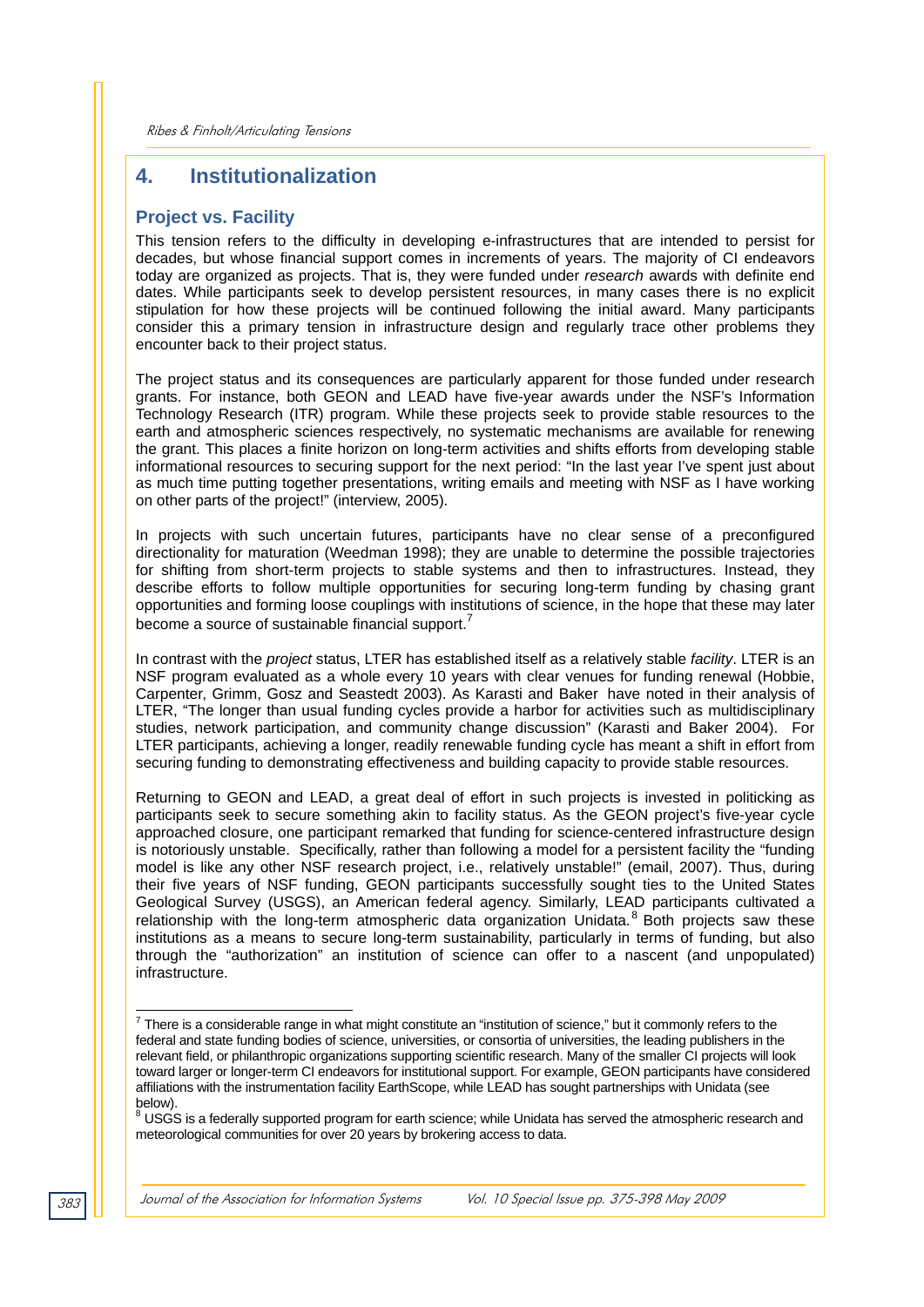Thus, the relative stability of funding shapes the sustainability of the emerging infrastructure. We call this tension *projects vs. facilities*. While projects such as GEON or LEAD seek to become infrastructure, in practice, participants must operate within the finite funding window of an award (often narrow by the standards of technology enactment). The tension is manifested in the need both to produce short-term (research) products and to demonstrate long-term viability. Participants find themselves distributing their time between short-term products that can be cast as "deliverables"<sup>9</sup> for upcoming project evaluation and, at the same time, the sustained development of stable, extensible, interoperable CI. *How can participants develop long-term infrastructure within funding windows that demand relatively quick turnaround?* As we will see, these conditions also manifest as difficulties in effectively organizing participants' work, which also shape the emerging technologies themselves.

#### **Individual vs. Community Interests**

Infrastructure is a community resource. In our cases, it serves the needs of scientists (geoscientists, ecologists, and so on). However, as we have noted, the development of infrastructure is a practical activity conducted by individuals. Participants express a tension between work that will satisfy their individual needs and that will contribute to functional community infrastructure. Most principal investigators are practicing scientists, either in a domain (e.g., geology, hydrology, meteorology) or in computer science. As individuals within academic career trajectories (Fairweather 1993; Kling and Spector 2003), they develop concerns for meeting disciplinary criteria for advancement. In science these usually include research findings, contributions to a base of knowledge, and publications. Career trajectories are said to be institutional in that they are distributed across, for example, scientific norms (e.g., what counts as a significant contribution), the prestige accorded to different types of publication (journal articles vs. web-distributed data vs. metadata), and one's position within an organization (e.g., tenure-track professor vs. research scientist). Developing infrastructure can mean spending time designing or building information technologies, activities that may not directly advance an individual's research and fall outside traditional career reward systems.

CI projects are often planned to address particular "science questions," in the hope of ensuring contributions to the domain field (Ribes and Bowker 2008). For example, participants in WATERS have identified "grand challenge" science questions driving contemporary hydrology and environmental engineering such as, "How do we detect and predict waterborne hazards in real time?" Meanwhile, the infrastructure itself is intended to serve not narrow or idiosyncratic agendas, but rather the broader community's diverse research requirements. For example, data should be accessibly catalogued rather than hoarded; tools should support an array of general scientific research tasks rather than the particular needs of a given researcher; computing cycles should be allocated through transparent mechanisms rather than by an invisible college. Since tools developed to engage particular research questions do not automatically translate to those that will support a community's long-term scientific activity (Greenberg 1991), a tension emerges between *career rewards and community interests*: while individual needs must be met today, participants must also develop tools that will serve the future research tasks of a community.

The tension is often expressed as a concern for the welfare of junior researchers. For example, many GEON participants are graduate students in the earth sciences. As part of their training, geologists must generate and publish new knowledge about the earth; however, as participants in an infrastructure development project, many of these students have instead dedicated substantial portions of their time to coding metadata for geological databases, or fine-tuning knowledge representations that will later assist in searches or for registering data. While these are clear contributions to the *informational* resources of the geosciences, many earth scientists would not consider them contributions to geoscience or, in GEON's common parlance, "something new about the Rockies." In the future, these graduate students may have difficulty justifying their expertise as "geological" to their doctoral committees, or they may appear less qualified to a hiring agency. *How can infrastructure projects reward activities that develop community resources while still furthering the career interests of individual scientists?* 

 9 Very often in the form of demonstration tools (or "demos") which point to promising future capacities, but which are not of production quality (see below).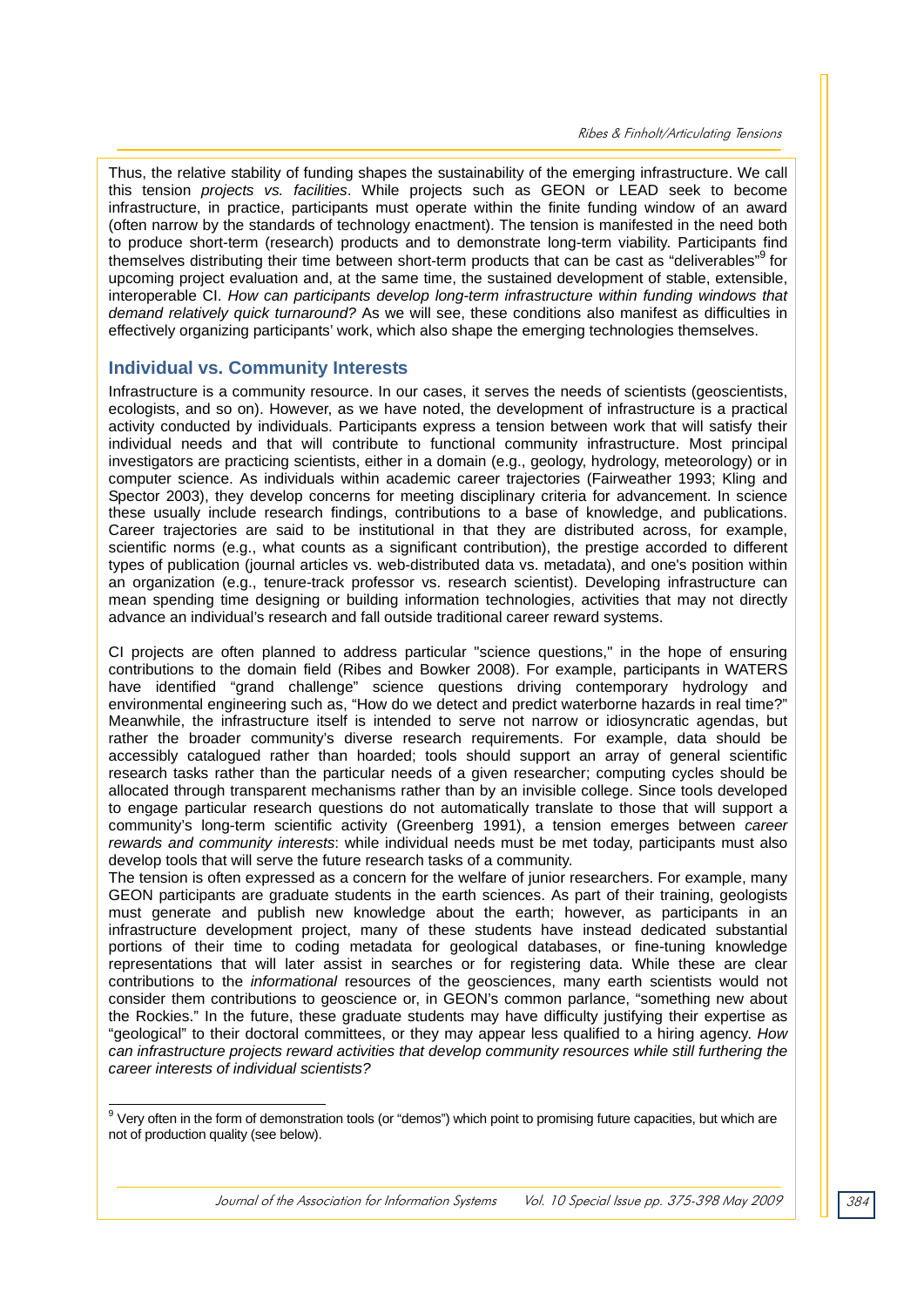#### **General Communities vs. Specific Constituencies**

Each of the e-infrastructure projects we have studied has a mandate to serve particular scientific communities. For example, GEON serves the geosciences community. However, we should not take the communities of infrastructure as a given. Participants regularly debate the questions: "What is the community?" and "What does the community want?" Answers to these questions shift substantially over time. As they seek to become facilities, the prospecting activities of project participants lead to shifting alliances. We shall use the term *community* to refer to the general body of the domain and *constituency* to refer to the more particular groups and organizations tied to the project. For example, while WATERS is intended to serve the *community* of hydrologists, more practically, it is organizationally tied to a consortium of hydrologists at 121 universities called CUAHSI,<sup>10</sup> which is the WATERS *constituency*. *Communities* are amorphous and abstract entities that come to be represented by *constituencies*: particular research groups and scientific organizations.

Funding structures and organizational alliances shift over time as infrastructures institutionalize. When such shifts occur, constituencies may be completely overturned. For example, the WATERS network began in 2005 as CLEANER: Collaborative Large-scale Engineering Analysis Network for Environmental Research. CLEANER's IT resources were to be directed primarily at the environmental engineering community. However, goals for data integration and cost-sharing eventually led to an alliance between environmental engineers and hydrological scientists. The boundary between these two groups of researchers is blurry. Both study fresh water, but within NSF they are funded through two distinct organizational units. Additionally, engineers tend to identify as practically oriented, while scientists tend to emphasize knowledge production. In 2006 CUAHSI was added to the CLEANER team, and the project was renamed WATERS to reflect its plans to serve both constituencies. Participants in WATERS — now including both hydrologists and environmental engineers — asked themselves: "What does the new community of fresh water researchers look like"? A survey was commissioned to begin outlining the shape of the WATERS community, and to elicit requirements that would inform the construction of cyberinfrastructure. Survey and requirements elicitation results showed that many hydrologists and environmental engineers were willing to cross-identify as part of the same community and often published in the same journals. However, the results also showed that particular constituencies wanted access to differing databases, and even that software technologies themselves would have to tailored across these: "tools will need to allow flexibility within the search function so that researchers can find data based on specific measures or variables of interest, whether they are geographic, time based, or some other metric" (Finholt and Van Briesen 2007)**.** While WATERS was always intended to serve researchers focusing on fresh water (community), its changing configuration of partners (constituency) required adjustments in the developmental trajectories of its IT technology.

As participants shape their ties to the institutions of science, their mandated constituencies also come to shift. In turn, this results in a shift in the direction of technological development and in the adoption of community specific data standards or even vocabularies (Bowker 2000). The "communities" of infrastructure are emergent phenomena. They come to be known by methods such as surveys, and their boundaries are continuously renegotiated by community representatives (Latour 2005; Ribes and Finholt 2008). For participants in design, a significant transformation of the constituency means a new set of intended users and work patterns, new kinds of research questions, and new sets of data to integrate. Changing constituencies also mean adjusting research and technological development trajectories is necessary. *In the development of infrastructure, its purpose is a moving target.* 

# **5. Organizing Work**

## **Planned vs. Emergent Organization**

Larger CI endeavors such as WATERS and LTER rely heavily on project management tools to define, orchestrate, and track milestones (e.g., Gantt charts, organizational charts, work breakdown

l

 $10$  Consortium of Universities for Advancement of Hydrologic Science: http://www.cuahsi.org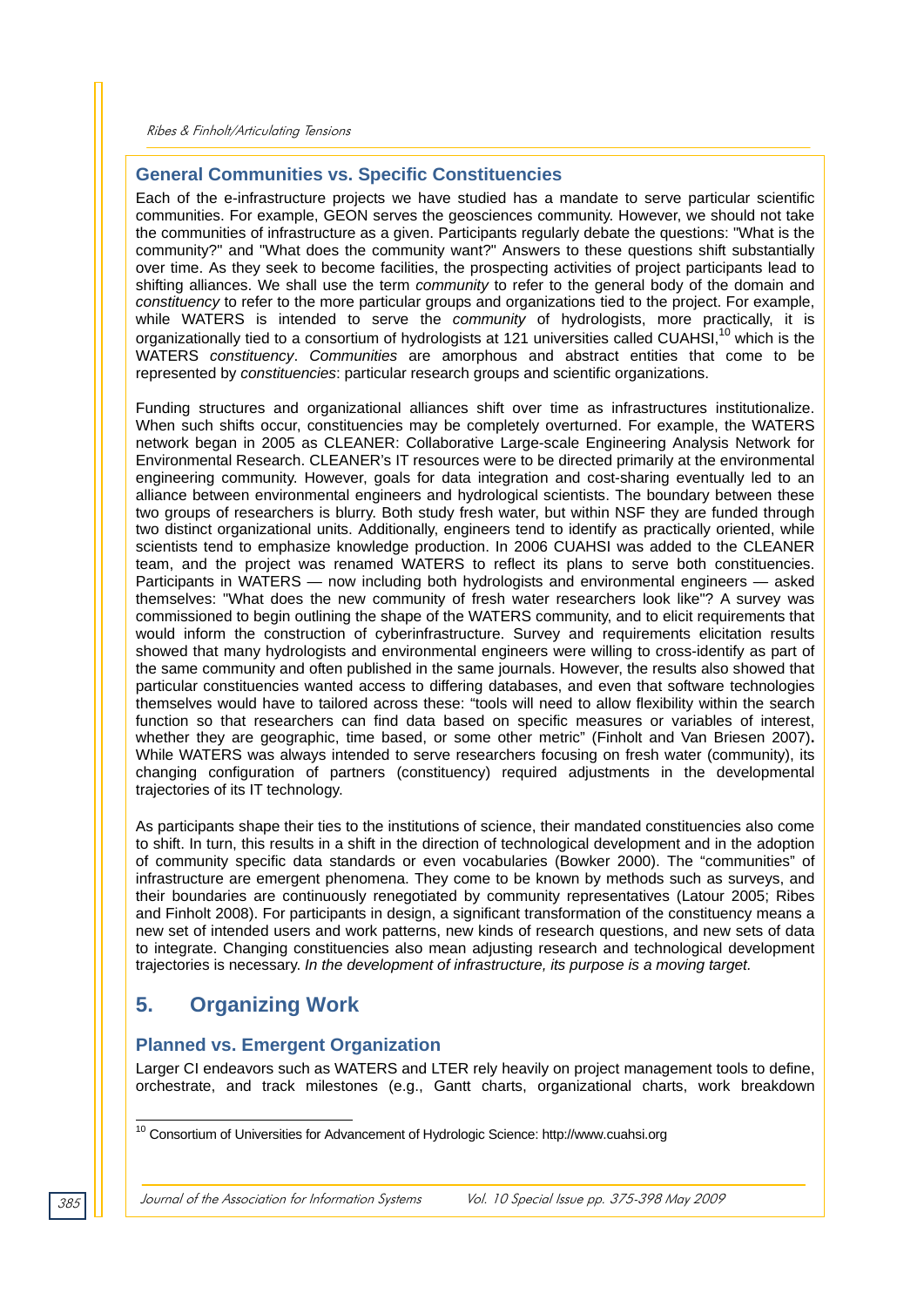structures, earned value calculations). Smaller endeavors such as LEAD and GEON have less formalized structures, but still outline their trajectories and timelines, regularly referring back to their funding proposals (Ribes and Bowker 2008). However, CI's novelty often causes it to defy the planning processes used in more familiar arenas, due both to unknowns about the underlying technology (e.g., will something that works for hundreds of users scale to thousands?) and to uncertainty about constituencies and user requirements. As a result, enormous energy can be expended on low-level technical work that never makes it into production infrastructure, or that is rejected on delivery.

This tension links back to the institutionalization of the project: future funding and targeted communities can shift with institutional couplings. For example, as LEAD has increasingly tied itself to Unidata (see projects vs. facilities, above) it has had to align its goals with that institution's mandates. While LEAD's informational resources could be useful to biologists or ecologists (as was suggested in their funding proposal), Unidata serves the atmospheric sciences. Referring to Unidata as their future "host," a LEAD participant wrote in an email:

*Any broadening of who the infrastructure can target needs to be done within the scope of the community Unidata can and is willing to support. So that necessarily limits the "science-customer" to atmospheric and possibly geosciences. I see the host and customer as tied together — if we venture from one, we necessarily have to revisit the other (email, 2/2007)* 

Plans are a form of work. Carefully crafted, they involve substantial investments of time. Successful funding proposals require detailed, well-considered plans, while project evaluations often judge performance relative to stated plans. Yet at the same time, infrastructure projects find themselves having to maintain flexibility in the face of unstable funding situations, emerging technologies, or the requirements of their constituencies.

This tension can manifest itself as frustration with the changing priorities of the project. For example, in CI projects we can see shifting relations between computer and domain science participants: as the funding from ITR (which emphasizes novel IT research) comes to an end, projects such as GEON and LEAD have found themselves with stronger institutional ties to the domain rather than computer science. Unsurprisingly, it is geo- and atmospheric scientists rather than computer scientists who find the resources of these e-infrastructures most promising. As GEON and LEAD come to be funded by geo- and atmospheric science institutions, rather than computer science institutions, they will necessarily require a significant downscaling of their IT research elements in favor of domain science. Obviously, this is not only a shift in identity, but also a transformation of the kinds of work done in the project, and thus, the principal investigators based in computer science may not renew their commitment to a project once the IT research budget has dwindled.

As the future trajectory of development shifts, carefully laid plans, divisions of labor and even technological trajectories may be abandoned. Members of these projects signed on to participate in particular ways, but over time, emerging requirements may leave their contributions marginalized or demanding significant reworking.

#### **Research vs. Development**

Many participants in CI are scientists. As they describe themselves, scientists' personal interests, institutionalized career trajectories, and community norms encourage contributions in the form of new knowledge. This applies equally to computer and domain scientists. Furthermore, projects funded as research (such as those under ITR: LEAD and GEON) are partially evaluated on their "science contributions." For example, GEON's first funding proposal was rejected for leaning too far in the direction of technology deployment and not emphasizing geoscience research; in addition to infrastructure development, GEON participants must also generate original geoscience research. However, committing to infrastructure development means a significant amount of effort devoted to basic technical work or implementation, e.g. writing metadata, debugging, and usability testing. While critical, such work is difficult to frame as science research (even for IT participants). A novel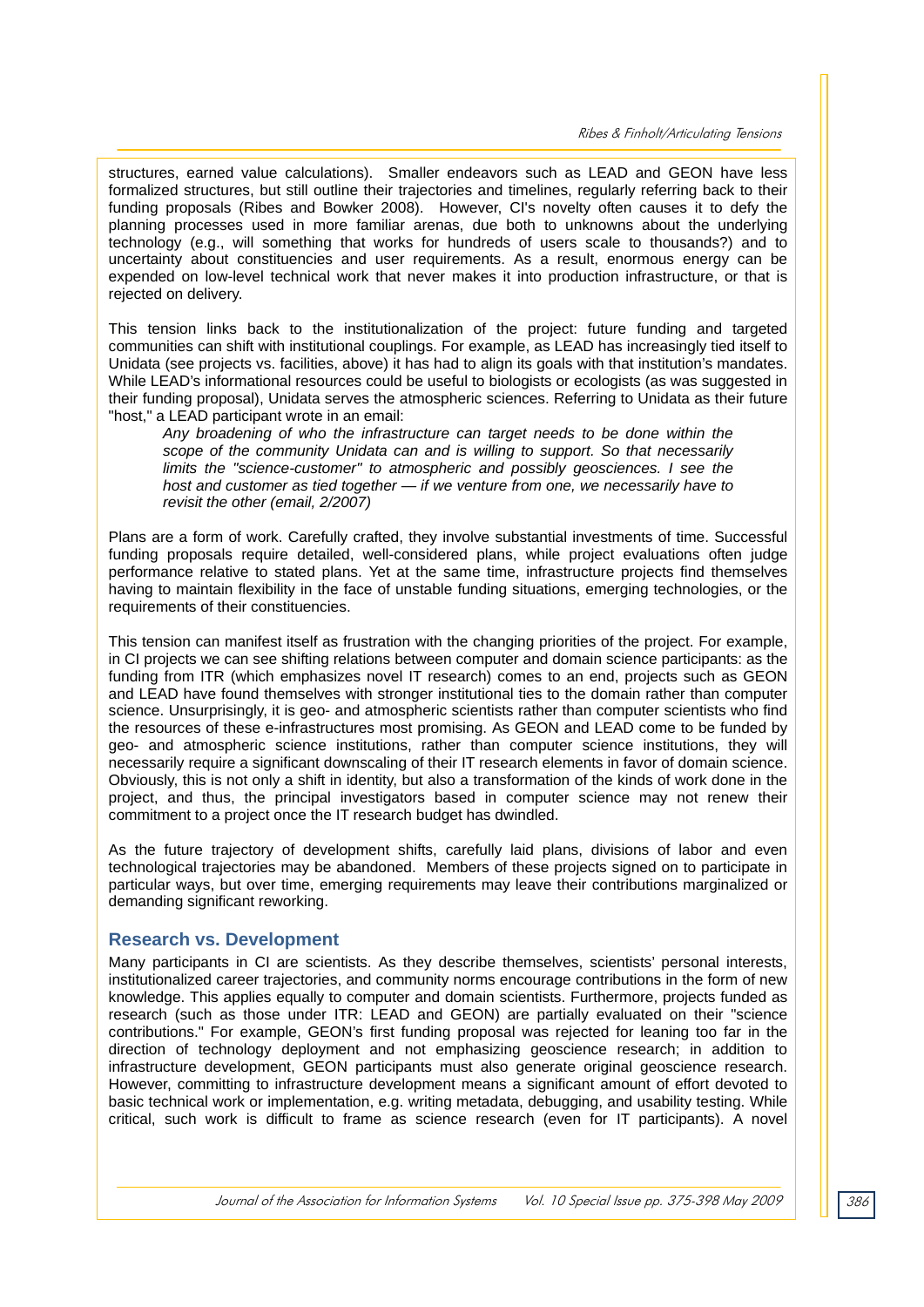visualization tool may be interesting for the hydrologist, but it does not count as a contribution to the field; that same tool may be an effective application of IT, but not an interesting piece of computer science research.

These diverging requirements within CI projects make the organization of work difficult and lead to a tension between conducting novel research and doing the basic technical development work. What is an equitable distribution of such activities amongst participants? In particular, for computer science participants, there is a continuous negotiation of the thin line between supporting tool development and slipping into a service capacity:

*Weighted too heavily toward the domain scientists, the focus overemphasizes procurement of existing technologies, and computer scientists become viewed as "merely" consultants and implementers. If the weight shifts too heavily toward computer science, the needs of end users may not be sufficiently addressed, or effort shifts too heavily toward creating new technologies with insufficient attention to stability and user support (Atkins 2003: 4.3-4.4).* 

As do many participants, the Atkins Report<sup>11</sup> frames this tension as a balance: lean too far in one direction, and computer scientists become technical support staff, not creators of novel technologies; lean too far in the other, and the technical systems created by computer scientists may demonstrate elegant algorithms but be too distant from actual work practices to serve domain-science research.

For example, the initial LEAD proposal did not include time and resources for requirements elicitation or usability testing. While these are crucial elements in designing systems that users will find accessible and intuitive, such activities do not constitute research for either computer or atmospheric scientists. Because of this, they easily fall out of consideration by science funding agencies; proposal reviewers may even look upon an allotment of resources to such activities as outside the range of research funding. Over time, LEAD found additional resources and personnel to fill these roles, but the effort required to do so was not credited by existing modes of evaluation.

Dividing time between research and development often becomes a problem for the administrative or managerial agents in CI: H*ow can projects organize the work such that participants are both conducting research and performing the more basic technical tasks required to deliver production CI systems?*

#### **Development vs. Maintenance**

True utility services cannot be available one day and not another. Telephones do not crash; power supplies do not fluctuate; and clocks do not halt (in general). This stability is not only a function of technology but of its everyday human work, of repair and maintenance (Graham and Thrift 2007). Similarly, a computational tool supporting everyday scientific work must be reliable across time; it must be maintained. In the previous section, we described a tension between research and technical development. Here, we further subdivide "technical work" in CI projects to include maintenance. Building CI itself is development, but once that phase is completed the operation of these systems must be sustained. We have already noted that development work falls behind research activities in importance; participants describe the development of new knowledge as their primary interest. Maintenance work usually gets even less attention: In projects without long-term support (such as GEON and LEAD), maintenance is well outside the scope of initial planning. Yet even within a fiveyear cycle, maintenance, repair, and upgrading will be required. Computing systems today are continuously tweaked, updated, or modified; just to keep up, CI requires maintenance. A tension emerges between the need to develop *new* infrastructural resources and the continuous work of fixing and updating existing resources.

For example, LTER has the mandate not only to support today's ecological research, but also to think

l <sup>11</sup> The Atkins Report is a key programmatic document within Cyberinfrastructure circles. The report set forth a vision for CI development, and identified roles for computer, domain, and social science in the process of development.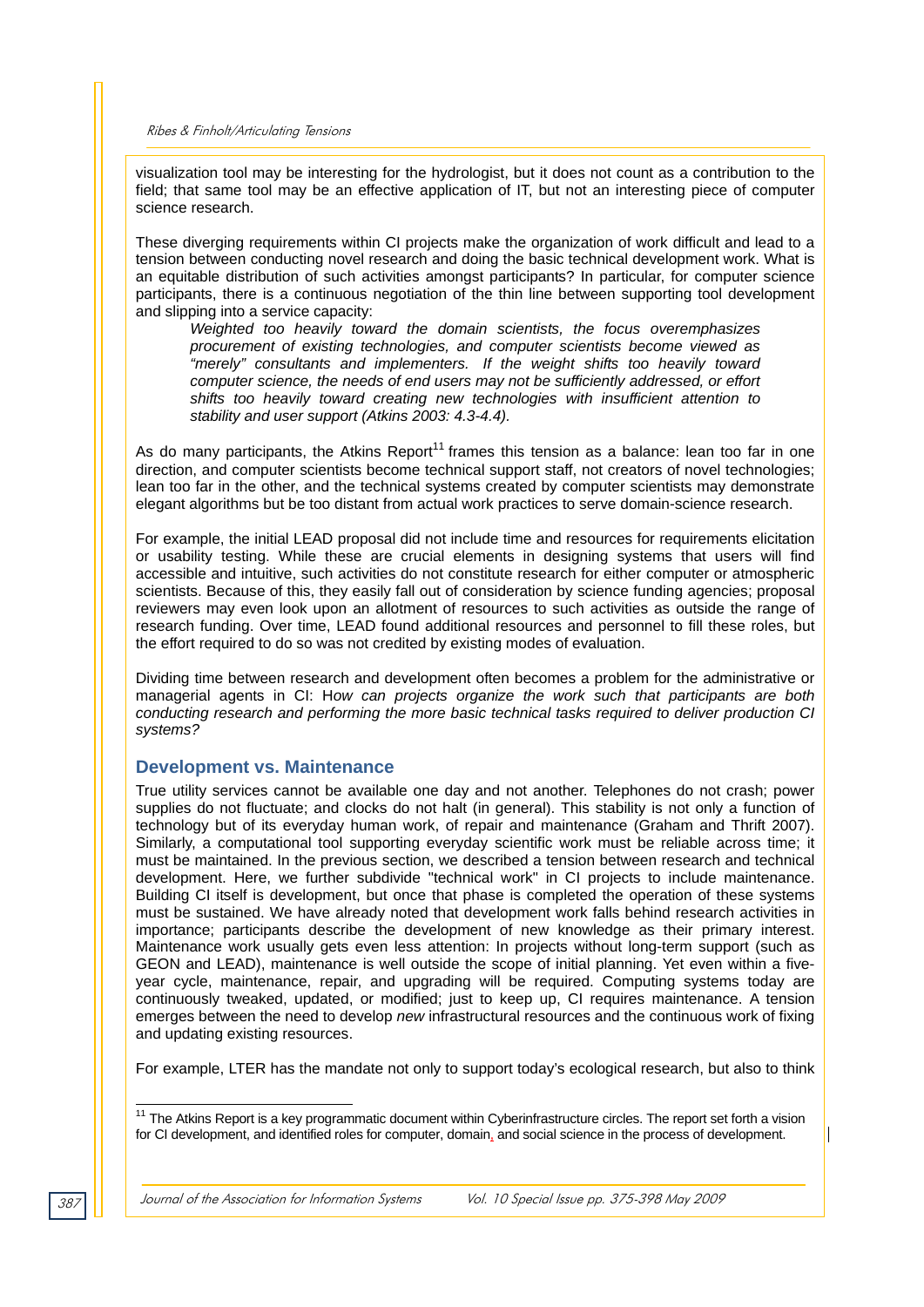ahead to its future. LTER information managers have described a struggle to balance the everyday "to-do" lists of LTER scientists as they go about accessing data or conducting research, and finding the time to implement new database technologies so as to preserve archives. The tension is often framed as a matter of time management. An LTER information manager, tasked with facilitating access to data but also with planning future archival systems, expressed this as a balance:

*On the one hand, I know we have to keep it all running, but on the other, LTER is about long-term data archiving. If we want to do that, we have to have the time to test and enact new approaches. But if we're working on the to-do lists, we aren't working on the tomorrow-list (workgroup discussion 10/05).* 

The tension described here involves not only time management, but also the differing valuations placed on these kinds of work. The implicit hierarchy places scientific research first, followed by deployment of new analytic tools and resources, and trailed by maintenance work. Trigg and Bødker have characterized a dialectic relationship between development and maintenance by identifying organizational members they call "tailors," who, in the activity of maintaining a technical system, also adjust the organization of work around it (1994). To understand *maintenance,* Trigg and Bødker tie the work of organizational change to technological transformations, arguing that it is through minor adjustments to both that technological development is conducted. The concept of tailoring partially captures the activities of LTER information managers, but it fails to reflect the work of negotiating competing requirements within information infrastructure design. While in an ideal situation development could be tied to everyday maintenance, in practice, maintenance work is often invisible and undervalued. As Star notes, infrastructure becomes visible upon breakdown, and only then is attention directed at its everyday workings (1999). Scientists are said to be rewarded for producing new knowledge, developers for successfully implementing a novel technology, but the work of maintenance (while crucial) is often thankless, of low status, and difficult to track. *How can projects support the distribution of work across research, development, and maintenance?* 

It is said that the sciences are structured to reward (e.g., recognition, tenure, funding) the production of new knowledge, new data, or new analytic approaches. In the case of infrastructure, however, the range of work required and outputs desired are much broader. One often suggested solution involves transforming incentive structures in the sciences. For example, one could be rewarded, on par with publication, for registering data properly in an accessible database; a new visualization tool could be assessed as a novel methodological contribution; or an ingenious metadata standard could be evaluated as a form of new knowledge. However, altering incentives is a slow and uphill undertaking. The reward systems of the sciences are deeply entrenched within their multiple academic institutions: editorial staff of journals, publishers, funding agencies, and academic departments. Another possibility, then, might be the reconstitution of participants through the design of CI: While most CI ventures are currently spearheaded, managed, and enacted by scientists themselves (domain + computer), responsibility could be distributed to others who are already rewarded for deployment and maintenance work. For example, LTER has a well organized subsection of information managers who maintain scientific databases and the systems for accessing them (Baker, Benson, Henshaw, Blodgett, Porter and Stafford 2000). Another example is LEAD, which did not originally receive funding for requirements collection then sought out additional resources and partners to fill these roles (Lawrence 2006; Lawrence, Finholt and Kim 2006). This strategy does not entail transforming career trajectories and reward systems; instead, new participants (and roles) are added who provide services, perform upkeep, and ensure the usability of systems.

# **6. Enacting Technology**

## **Inclusion vs. Readiness**

A primary goal of CI is to develop an "umbrella infrastructure" that will serve the research needs of diverse scientists and help foster communication and collaboration across disciplines. For example, WATERS serves both hydrologists and environmental engineers, while GEON serves geoscientists, e.g., paleobotanists, metamorphic petrologists, and geophysicists, to name only a few. In practice, however, participants-in-design find that the various fields differ in their readiness for the technologies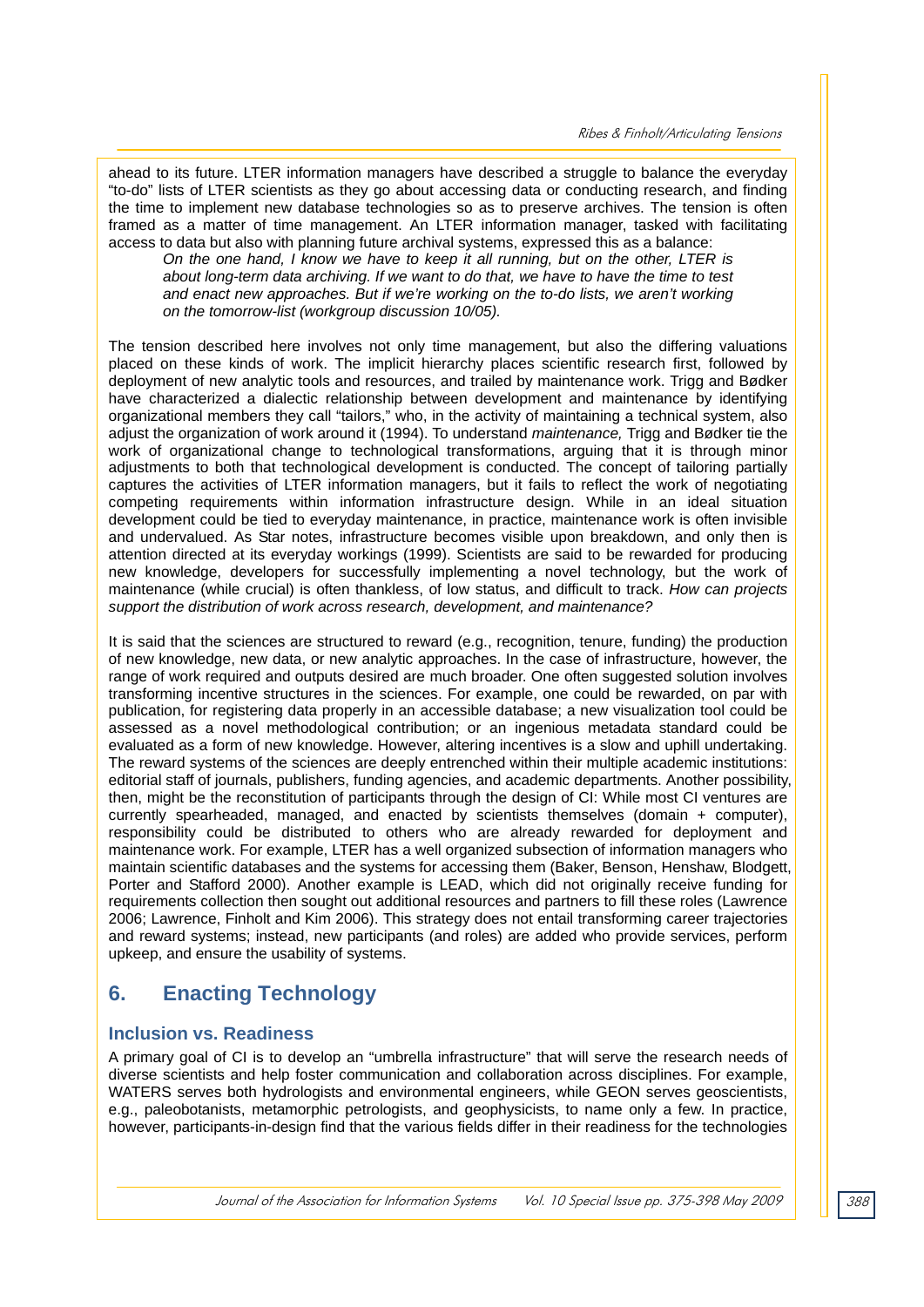of CI. Resources relevant for one subset are not necessarily relevant for another. Under such constraints, a tension emerges between goals for *inclusion* and *readiness* across differently prepared scientific fields.

For example, GEON participants came to understand that seismologists and geophysicists have long traditions of using remote instrumentation and shared databases, while paleobotanists and metamorphic petrologists are field scientists, more familiar with smaller-scale data collection conducted within their own research teams. GEON's metamorphic petrologists describe their data as distributed in a multitude of publications. This group must begin the development of CI with a process of digitization, database design, and metadata creation; meanwhile, geochemists are much further along in that process, with parallel data integration efforts such as EarthChem, initiated in 2003 with the goal of interoperating three major geochemistry databases.<sup>12</sup> Such efforts place the geochemistry community in a better position to take advantage of high-end computing resources offered by GEON. Thus, GEON's technologies for data integration and knowledge mediation are more relevant for "data rich" geochemistry and seismology than for the field sciences. Thus, from the perspective of CI deployment, the data of some fields are more readily available for federation than others. However, if development efforts are only directed at the "ready" community of geochemists, an uneven deployment of CI may result, leaving (for example) metamorphic petrologists well outside the umbrella infrastructure. Inclusion is also a matter of attempting to distribute CI evenly.

There is a great danger of reproducing divisions between the resource rich and resource poor among scientists -- such divisions will come to be reflected and sustained in technological development trajectories. Among the strongest rationales for CI is its capacity to enable interdisciplinary research, crossing boundaries of method, technical language, or data structure. For example, Olson and Olson (2000) observe that successful adoption and use of CI demands both social and technical readiness. That is, a community must already have an orientation to collaboration sufficient to make enhanced cooperation a (perceived) benefit. Also, where enhanced collaboration depends on technology, the community must have sufficient experience to recognize useful systems and services. Such experience is gained over time, while technology decisions must often be made relatively quickly.

A short-term consequence of uneven development of e-infrastructure is the marginalization of participants. Star and Ruhleder (1994) have described such actors as the "orphans" of infrastructure. This is true for access to both the "hard" and "soft" foundations of CI (David 2004): computing and network capacity, on the one hand, and on the other, the community's experience collaborating or its willingness to share data. Just as some fields are "data rich" (or poor), the ability to work in teams or collaborate across disciplinary difference is a learned skill supported by community resources; some disciplines have achieved greater skills in this respect than others. Within any given spectrum of sciences, developmental gaps emerge between subfields (Nentwich 2003). For example, compared with physics or bioinformatics, the environmental sciences have less experience with technologymediated collaboration, standardized data collection, remote instrumentation, and data sharing. At a finer granularity, within the earth sciences, we have already discussed the variable readiness of GEON's participating disciplines to adopt high-end CI. Over the long term, differential development could create an increased "digital divide" as development resources are funneled to those with already established technical bases; Jackson *et al*. (2007) have warned of the danger that infrastructure may be "captured" as resources accumulate among disciplines with long histories of technical investment.

## **Today's Requirements vs. Tomorrow's Uses**

Designing an information infrastructure is a visionary process. CI tools are intended to support the work of scientists not only today, but also tomorrow. Information technology is changing rapidly, as are the scientific practices and instruments tied to those technologies. "The needs of users," then, are a moving target, notoriously difficult to capture through user self-reports, surveys, or ethnographies

l <sup>12</sup> The three geochemical databases are PetDB, NAVDAT, GEOROC; for more details see: (Walker, Lehnert, Hofmann, Sarbas and Carlson 2005).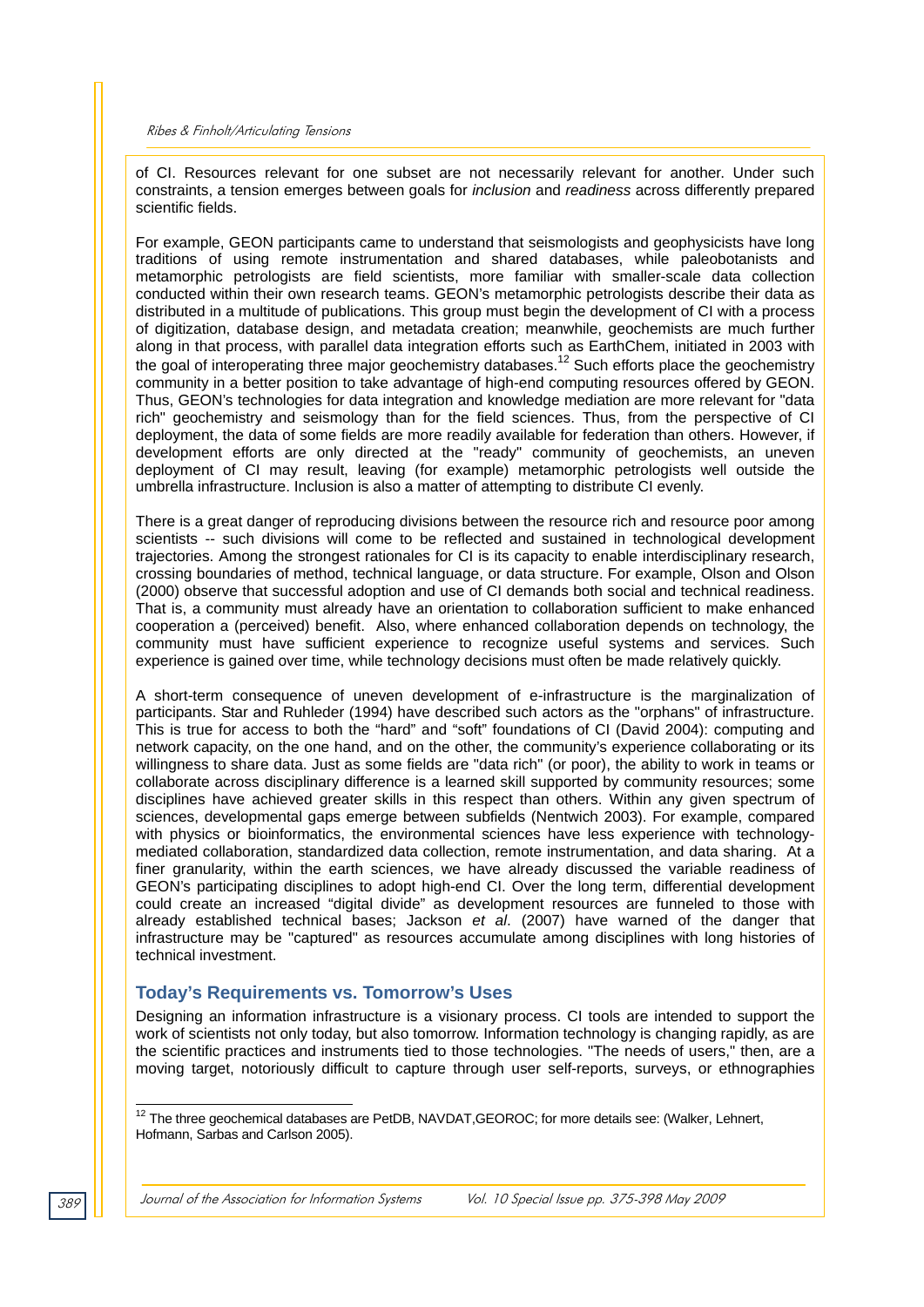(Jirotka and Goguen 1994).<sup>13</sup> If development matches users' stated requirements, the results are rarely innovative, while if empirical requirements are disavowed in favor of imagined uses, design innovations face a greater risk of failing to be adopted.

LEAD participants collected user requirements through surveys and interviews. The results from atmospheric scientists showed that members of that community were most interested in tools that would support their use of, for example, spreadsheets to manipulate data (specifically noted was Microsoft Excel). Today, spreadsheets remain a staple tool of atmospheric scientists for arranging and manipulating their data. However, for a high-end technology development project such as LEAD, this simple method based on existing software directly contradicts the vision of "revolutionizing scientific practice" or conducting cutting edge computer science. Nominally, LEAD should facilitate the migration of atmospheric science from "stovepipe" solutions that make data-sharing difficult (such as using spreadsheets to store data) to open and interoperable relational databases. There is a gap between requirements as stated by users, and a future vision of technologically enabled scientific practice.

GEON participants made similar assessments, noting that requirements elicitation is not usually a forward looking activity. When it is, expectations are unrealistic:

*There are two results when you ask users what they want: they will either tell you*  something completely banal that's completely uninteresting to develop, or they will *ask something in the range of science fiction, well beyond the current state of the art (interview 11/2003).* 

Put simply, the majority of domain scientists inhabit computing environments that operate on the average desktop (word processors, browsers, spreadsheets) along with a handful of specialized domain applications. When asked about a future trajectory of technological development, they respond first with their everyday computing pains, and if pushed will generate digital utopias. They do not reside at the forefront of computer science and are unable to articulate realistic novel applications.

Despite this, participants acknowledge that they cannot altogether abandon requirements elicitation. Software engineers are increasingly well versed in the danger of designing systems independent of involvement with users. Paraphrasing Suchman, software that is "tossed over the design wall" (1994) — systems designed without consideration for users' work patterns — often leaves large gaps between work routines and technical capacities. A tension emerges between the constituencies' demands and forward-looking development. Respecting current work practices is a key feature of successful system design, but this leaves designers with unclear trajectories for transforming scientific practice.

## **Research vs. Production Quality Systems**

The distinction between research and production quality systems is well known within information technology circles (Suchman 1994; Weedman 1998)**.** Research systems are the bread and butter of applied computer science. They serve as platforms for testing novel technologies, but they are renowned for their instability, poor documentation, and relative unfriendliness to the user. For example, experimental tools are often called "demos" and, as one GEON programmer noted, are notoriously limited in their functionality:

*They are pretty, they do new and amazing things, and you have to stand by the user the whole time to make sure he doesn't do a single thing you haven't supported. Oh yeah, and it usually turns out that's mostly what they want to do. (interview 11/2003)* 

In contrast, production quality systems are stable and reliable. They have been hardened through

 $\overline{a}$  $13$  A good example of the gap between explicit articulations of need and technological affordance is the popular introduction of the mouse with the Apple Macintosh computer, to which journalist John Dvorak responded with incredulity: "The Macintosh uses an experimental pointing device called a 'mouse.' There is no *evidence* that people want to use these things," (emphasis added, quoted in Dourish 2004, originally San Francisco Examiner, Feb.19, 1984). In the face of novel technical capacities, what weight should be granted to the explicit articulations of users?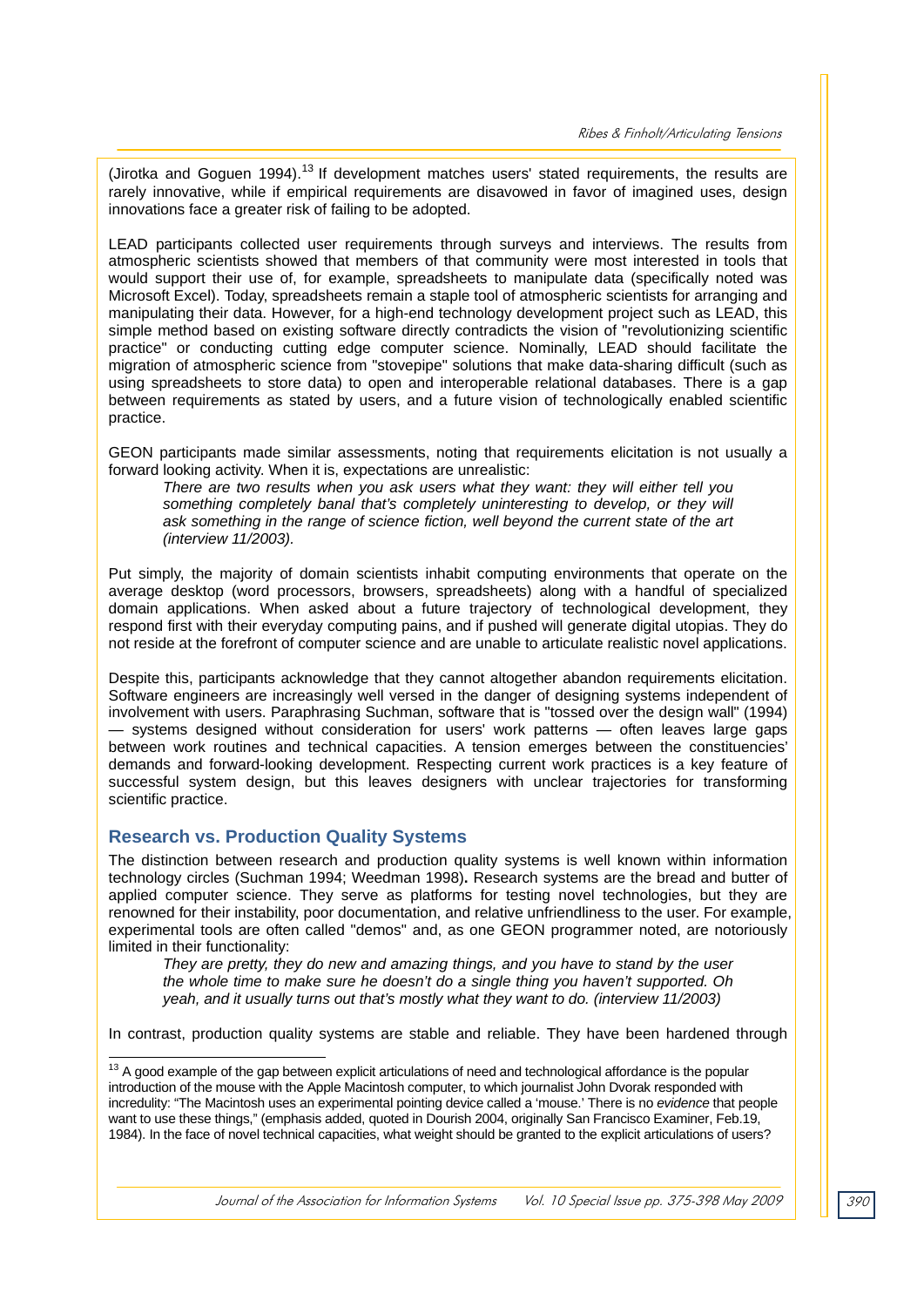field and user testing, and are designed with concern for usability, with intuitive interfaces and thorough documentation. However, as discussed above, the development of stable, tried-and-true applications is not often considered a "contribution" to computer science. Hardening and user testing are involved, mundane and technical tasks with few research outputs. Under such constraints, a tension emerges between producing systems that qualify as computer science research and creating stable, reliable resources for a community of everyday users.

The rhetoric of cyberinfrastructure usually emphasizes changing the daily practices and methods of scientific research. However, such formulations underemphasize the instability of novel applications. For everyday users, instability of their applications can be a substantial deterrent to uptake. As one LEAD developer noted of atmospheric scientists: "They're willing to give our stuff a try, but the second time it breaks while they're using it they'll never come back… What they want is reliability, and ubiquitous reliability is the critical part" (workgroup discussion 12/06). The consequence may be disillusioned users unwilling to migrate to new infrastructures, leaving a landscape dotted with promising but unpopulated computational architectures.

This tension dovetails with previous problems we have described in this paper, but unlike, for example, the organization of work, technology enactment has direct downstream consequences for users of infrastructure. We have already described the institutionalized reward systems for researchers and the difficulties this raises in organizing development or maintenance work. The resulting dynamic also affects the emerging technology itself as systems are geared to serve *either* further IT research *or* practical uses for domain scientists. *How can projects design technology systems with the stability necessary for the average user while also continuing to enable novel computer science applications?*

## **7. Assembling Heterogeneities: Time, Work, and Technology**

It is a notably difficult and often unfruitful undertaking to form hard distinctions between the social and technical aspects of system development. It is best not to ask how they can be demarcated, but rather to trace the practical work that traverses them with impunity. This insight is reflected in the terminology that has come to populate the social studies of infrastructure, concepts such as: "sociotechnical" (Hughes 1989), from the history of technology, which encourages the analyst to simultaneously address organization, technology, and context; "heterogeneous engineering," which emphasizes the diversity of work in design (Law 2002); and "technoscience" (Latour 1987), from the sociology of science, which discourages *a priori* distinctions between scientific practice and the materials that enable research (e.g., infrastructure). This finding has also been repeatedly emphasized by social scientists collaborating with information technologists in building infrastructure (Ackerman 2000; Bowker et al. 1997; Brown and Duguid 2000; Finholt 2004; Fountain 2001; Kling and McKim 2000; Ribes and Baker 2007; Star and Ruhleder 1994): the "soft" foundations (i.e., organizational and human) of infrastructure will require just as much research and work as its "hard" foundations (i.e., technical).

The long now is a view of technology development that brings multiple concerns, and matters of organization and technology, into the single frame of action that participants encounter on a regular basis. In this section, we return to the three recurrent concerns that manifest themselves at each scale of infrastructure. Practitioners in development projects, or those familiar with the information systems or project Management literature, will find few surprises in the concerns we have articulated in this paper. It is, instead, the differential specificity with which they appear at each scale, and our treatment of them as a single set of ongoing challenges, that are the contribution of this analysis. The same concerns have differing consequences at each of the scales of activity that make up infrastructure, and they are all (with greater or lesser emphasis) simultaneously present within individual development projects.

For example, the concern we call *motivating contribution* has regularly been discussed as a matter of career rewards (Campbell et al. 2002; Ceci 1988; Musen 1992; Roberts et al. 2003; Stanley and Stanley 1988; Sterling and Weinkam 1990). However, the concept of career rewards is only a particular take on the larger question of motivating contribution: the concept of career rewards usually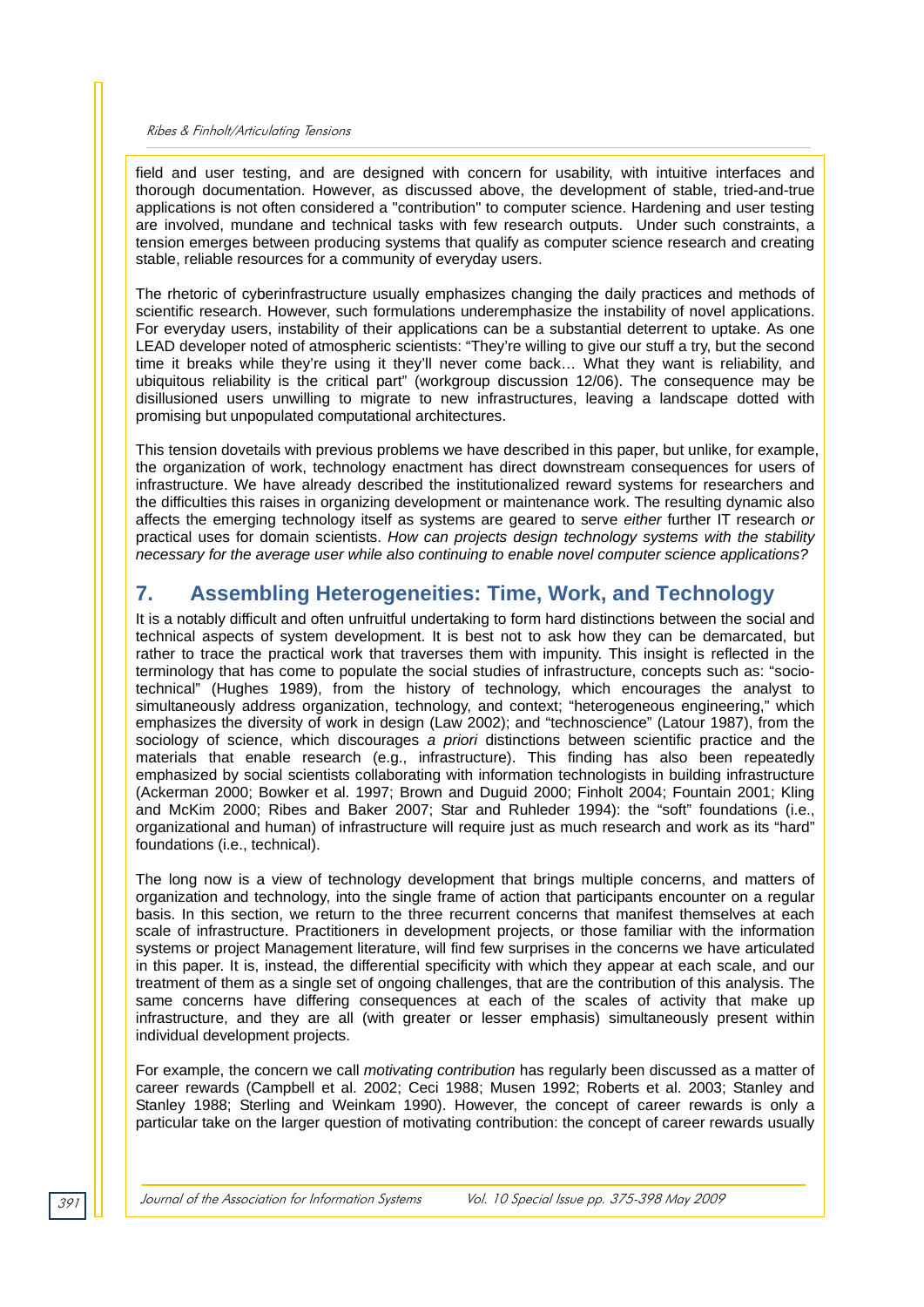arises in the context of the trajectories of (relatively elite) individuals within institutions — such as universities — but usually not with respect to mundane technical activities or the output of that work. Studies of "career rewards" isolate a concern and treat it at a single scale, in seclusion from its multiple consequences. For example, as we have seen, the concern with motivating contributions is also about how to develop the technologies themselves beyond a research system, and about finding the time for people to maintain and update the system. "Contributions" come not only in the form of sustained human work, but also as the affordances of the emerging computational platform. Motivating participation is not only about high level research scientists, but also about the (invisible) technicians who ensure everyday stability. If we focus exclusively on the (managerial) antecedent -"people must be motivated to engage in their activities" — we are blinded to the full consequences of infrastructure development. Those consequences are *always already* about the constitution of an epistemic community; the practical activities and administration of developers, technicians, and users; and the affordances and stability of technological resources.

The technological situation of e-infrastructure is being continuously reshaped, not simply through novel individual technologies but also through reconfigurations of entire informational development strategies. Witness the availability of increasingly powerful processors in personal computers; the dropping prices for data storage; the increasing bandwidth for networked communications. Each of these transformations has contributed to a redistribution of where computing and storage happens, and also of the costs and responsibilities associated with sustaining these systems. For example, while we know that metadata help to enable data reuse and preservation, it is not yet clear what should be the content of that metadata: what do we need to capture to enable the applications of the future? Will a standardized metadata language emerge within particular disciplines (Millerand and Bowker 2009) or even across the sciences? We know even less about what will be required to sustain data and metadata over decades or centuries. We are on the cusp of many decisions about the fundamental architectures of scientific e-infrastructure. Many of these decisions cannot be made at the level of individual IT projects, even those at the scale of disciplinary infrastructures (such as GEON or WATERS). In short, then, many of the concerns we have addressed are beyond the scope of individual e-infrastructure projects; they come closer to institutional decisions about a future overarching architecture.

Karin Knorr-Cetina has described this phenomenon as the changing sociality of the sciences. Her studies of high energy physics (HEP) trace the institutionalization of large-scale, technology-centered, distributed collaborations, "truly collective forms of working: they entice participants into some form of successful cooperation" (Knorr-Cetina 1999:163). High energy physics has had a much longer experience than the geo/environmental sciences<sup>14</sup> in developing such "post-traditional communitarian structures" (Galison and Hevly 1992), which she contrasts with earlier models of scientific work that emphasized field-centered and small-group research teams. All of these emerging forms are tied to new institutional arrangements that make both short-term research and long-term sustainability feasible for scientists (and for the technicians and engineers who come along with the complex equipment). For example, according to Knorr-Cetina, in such collaborations there is a decoupling of work from the scientist, a shifting authorship relative to findings, and a new emotional attitude of individuals relative to a sense of group responsibility. These new arrangements in physics cannot transfer directly to other disciplines (Kling and McKim 2000); unique disciplinary objects, histories, methods, and knowledge criteria demand an endogenously generated solution. This said, the more general notion of a "changing sociality," and more specifically, of a shifting accountability and awareness of diversity in infrastructural work, is already observable amongst our informants in einfrastructure development.

## **8. Toward Strategies of the Long Now**

Returning to the Millennium Clock, we are now in a position to understand Stuart Brand's concept of

<sup>1</sup>  $14$  The notable exception in our study is LTER, with a history of collaboration approaching 30 years. This said, participants in LTER still speak of researchers as primarily oriented to field studies and personally collected datasets. See also (Kwa 2005)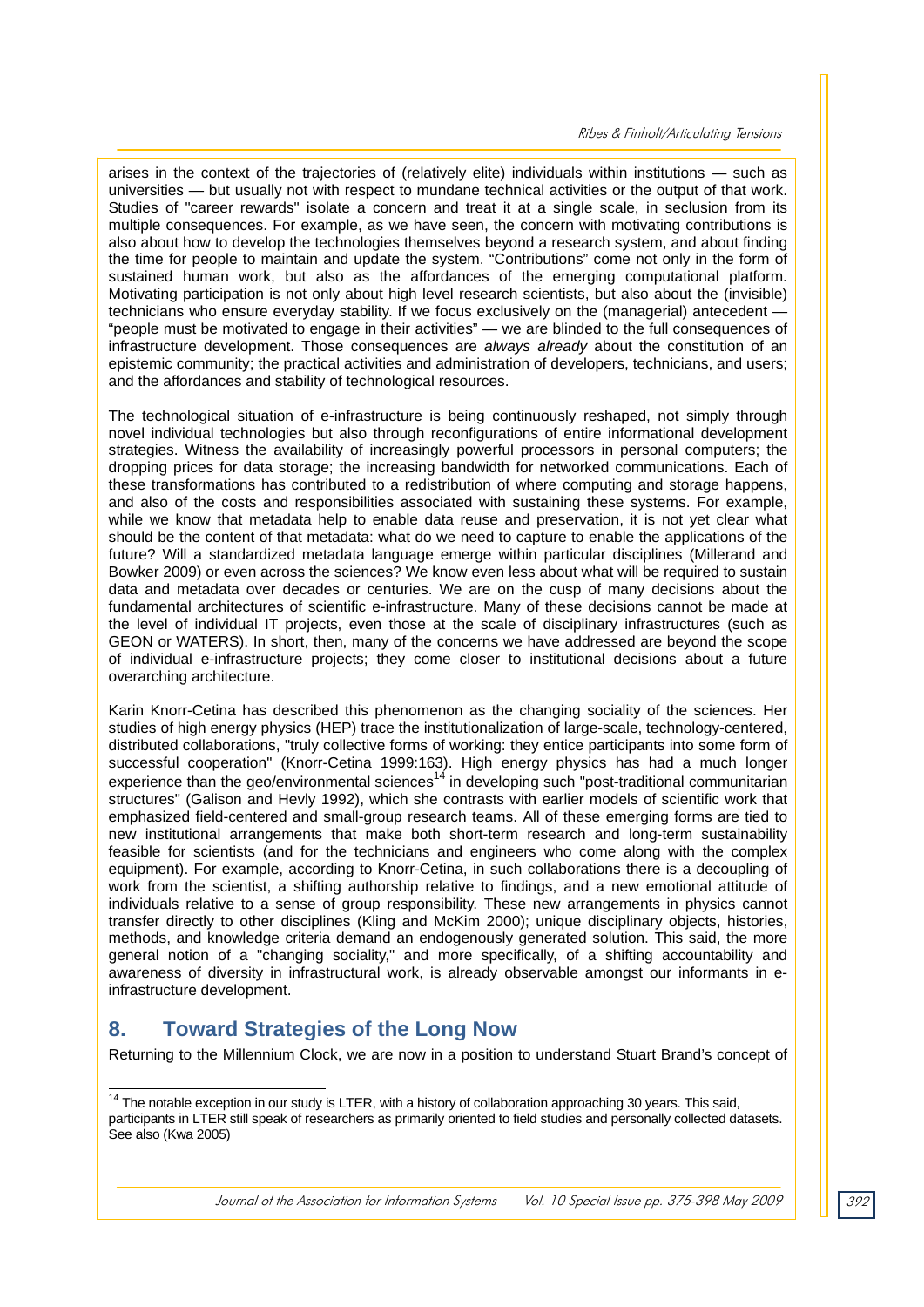the long now. The long now is a conceptualization of time that demands that sustainability become *today's* consideration. The designers of the clock plan for it to endure ten thousand years, but between then and now, the clock must be built, wound, maintained, and housed. Conceptualizing the time between today and ten thousand years requires the sort of thinking Brand calls the long now. To do so, the clock's designers have regularly worked across the scales of infrastructure: building the clock itself with its wear-resistant gears and hardened case is a technological question; winding the clock, whether annually or once a decade, depends on human organization; and housing the clock over centuries can only be an institutional responsibility. Planning for the long term is the work of today's design: "Three years we've been working on building a ten-thousand-year clock" (Brand and Brockman 1998). Infrastructure development is an occasion for the long now: it is a concept that collapses immediate design and deployment with the work of maintenance and sustainable development. It is at this intersection of human work, institutionalization, and technology that we find the *tensions of the long term,* which we have sought to capture and characterize in this paper.

The difficulties of long-term design are reflected in the nine tensions framed by participants. We have organized these around three concerns (motivating contributions, aligning end goals, and designing for use) and three scales of infrastructure (institutionalizing, organizing work, and enacting technology). It is tempting to take each tension as one between short-term demands and long-term goals — but this holds the problems separate, rather than viewing them as linked elements of a larger formulation. The tensions reflect a panoply of multiply intercalated concerns. As formulated using members' categories, the consequences of infrastructure compete, and in that sense are "in tension" (e.g., is the system pushing the frontiers of computer science or supporting everyday domain science?). Participants often speak of "balancing" to address the tensions. Yet it is perhaps more accurate to say that they seek ways to meet all challenges, and that one common response was to cast difficulties as tensions.15 Formulating problems as tensions is an actor's method for collectively managing difficulties.

Just as we have seen the links between, for example, instability of funding and the enactment of experimental systems, actors formulate solutions that simultaneously address multiple concerns across the scales. In each case, we expect that strategies to manage the tensions will have implications in terms of the appearance and organization of resulting information infrastructure. We remain agnostic with respect to whether these choices are good or bad, and this paper is not meant to offer normative guidance on the "right way" to develop e-infrastructure. Rather, our goal is to remind developers and users of e-infrastructure that such choices do exist and to begin exploring their consequences. Our intent in this paper is to illuminate the problem space in which choices about information infrastructure design are made, in order to provide a methodological framework for research on the emergence of e-infrastructure.

Breakdowns in e-infrastructure are likely to occur. These breakdowns will be of great interest, in the same way that breakdowns in other kinds of infrastructure have been notable (e.g., the Three Mile Island nuclear accident in 1979 or the *Challenger* launch decision in 1986 (Perrow 1984; Vaughan 1996)). As in the case of previous infrastructure failures, the seeds of CI failure will undoubtedly lie in lapses or gaps in the organizations designed to maintain and operate e-infrastructure. To minimize or avoid these failures, then, will require deep understanding of the ways in which CI designers, developers, and users strategize to resolve tensions as they go about the work of design and enactment. In his study of the development of railroads in the US (a seminal transportation infrastructure), Alfred Chandler (1977) documented the rise of knowledge tied to managing a technically ambitious endeavor, a nationally distributed workforce, and the timely distribution of goods. Building the rail infrastructure became an occasion for the development of modern managerial expertise. Following from this, James Beniger (1986) argued that administrative units of commerce and governance formed around the integration of a national territory and emergence of a single market (through rail and then telegraph). In order to avert what Beninger called the "control crisis," new techniques and technologies were needed to handle unprecedented amounts of complex and

l

 $15$  It bears repeating: casting problems as tensions is only one technique we have observed participants employing in order articulate their difficulties. It has been our method to treat such formulations as revealing sites of investigation.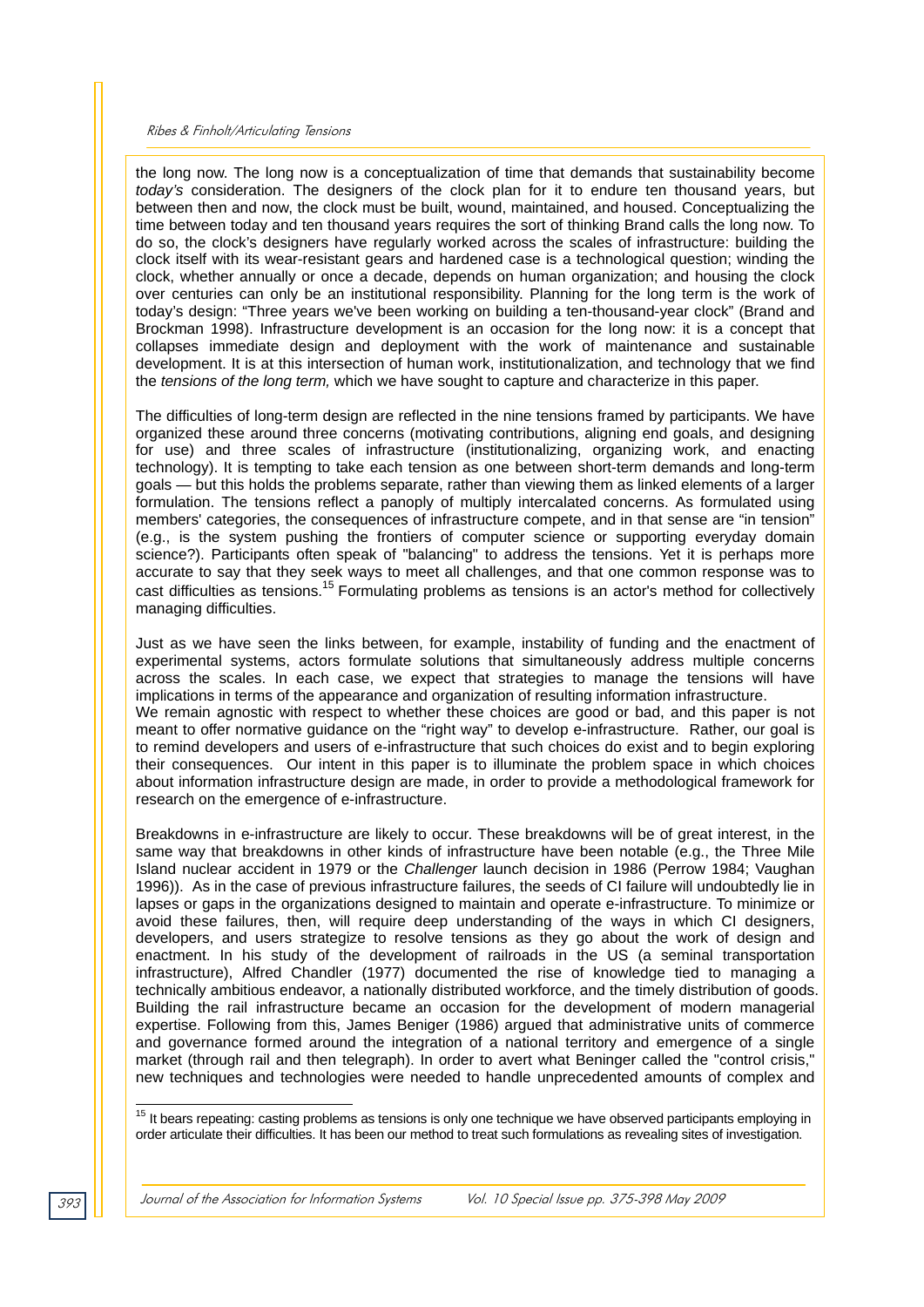time-sensitive information. Over a period of decades, managerial approaches and organizational forms emerged in tandem with the development of new technical ambitions.

Today cyberinfrastructure developers hope to foster a new order of "big science." Just as 19<sup>th</sup>century economies of scale engendered enterprises of unprecedented dimensions demanding multiple innovations, e-infrastructure will require novel responses in human organization, technical support, and institutional reform. We are undoubtedly at the beginning of a steep learning curve.

This paper has focused on actors' work of problem identification. However, just as participants are regularly engaged in articulating problems for long-term development, they are also seeking solutions. We briefly discussed how, in the face of short-term funding, CI projects will attempt to transition to facilities by forming alliances with the persistent institutions of science in their domain fields. We also noted that changing incentive structures to reward, for example, data curation, has often been suggested in the information systems literature; we pointed out that some projects (e.g., LTER) have responded to the same tension by including new participants such as information managers. Thus, the constitution of a problem space is coupled to the enactment of its solutions. We call this a *strategy of the long now*. Our future research will focus on how actors formulate responses to the problems they have identified.

## **Acknowledgements**

We thank the Comparative Interoperability Project (CIP) team members Geoffrey C. Bowker, Florence Millerand, and particularly Karen Baker, whose insight and collaborative work were integral to this effort. We'd also like to thank Ann Zimmerman for her feedback and Katherine Lawrence for her previous work with LEAD and WATERS. This work was supported by the National Center for Supercomputing Applications (NCSA/NSF/OCI) Partner Project grant #04-38712; NSF/SBE/SES Human Social Dynamics grant #04-33369 (Interoperability Strategies for Scientific Cyberinfrastructure: A Comparative Study); and NSF/SES grant #05-25985 ('The Standardized Revolution of Science: Building Cyberinfrastructure for the Geosciences').

## **References**

- Argyris, Chris and Schon, Donald A. (1996) *Organizational Learning II: Theory, Method, and Practice* (Reading, Mass: Addison-Wesley Pub. Co.).
- Atkins, Daniel E. (Chair) (2003) 'Revolutionizing Science and Engineering Through Cyberinfrastructure: Report of the National Science Foundation Blue-Ribbon Advisory Panel on Cyberinfrastructure', in: National Science Foundation).
- Baker, K.S., Benson, B, Henshaw, DL, Blodgett, D, Porter, J and Stafford, SG (2000) 'Evolution of a Multi-Site Network Information System: the LTER Information Management Paradigm', *BioScience* 50/11: 963-83.
- Beninger, James R. (1986) *The Control Revolution: Technological and Economic Origins of the Information Society* (Cambridge, MA: Harvard University Press).
- Bowker, Geoffrey C. (2000) 'Biodiversity Datadiversity', *Social Studies of Science* 30/5 (Oct): 643-83.
- Bowker, Geoffrey C. (2006) *Memory Practices in the Sciences* (Cambridge, MA: MIT Press).
- Bowker, Geoffrey C., Baker, K.S., Millerand, Florence and Ribes, David (forthcoming) 'Towards Information Infrastructure Studies: Ways of Knowing in a Networked Environment', in J.D. Hunsinger, M. Allen and L. Klastrup (eds), *International Handbook of Internet Research*: Springer).
- Brand, Stuart and Brockman, John (interviewer) (1998) 'The Clock of the Long Now: A Talk with Stewart Brand', *Accessesed on Jan.10.07 http://www.edge.org/3rd\_culture/brand/*.
- Callon, Michel and Latour, Bruno (1981) 'Unscrewing the Big Leviathan: how actors macrostructure reality and how sociologists help them to do so', in K. Knorr-Cetina and A.V. Cicourel (eds), *Advances in Social Theory and Methodology: Toward an Integration of Micro- and Macro-Sociologies* (Boston, Mass: Routledge).
- Cambrosio, Alberto (1990) 'Representing Biotechnology: An Ethnography of Quebec Science Policy', *Social Studies of Science* 20`/2: 195-227.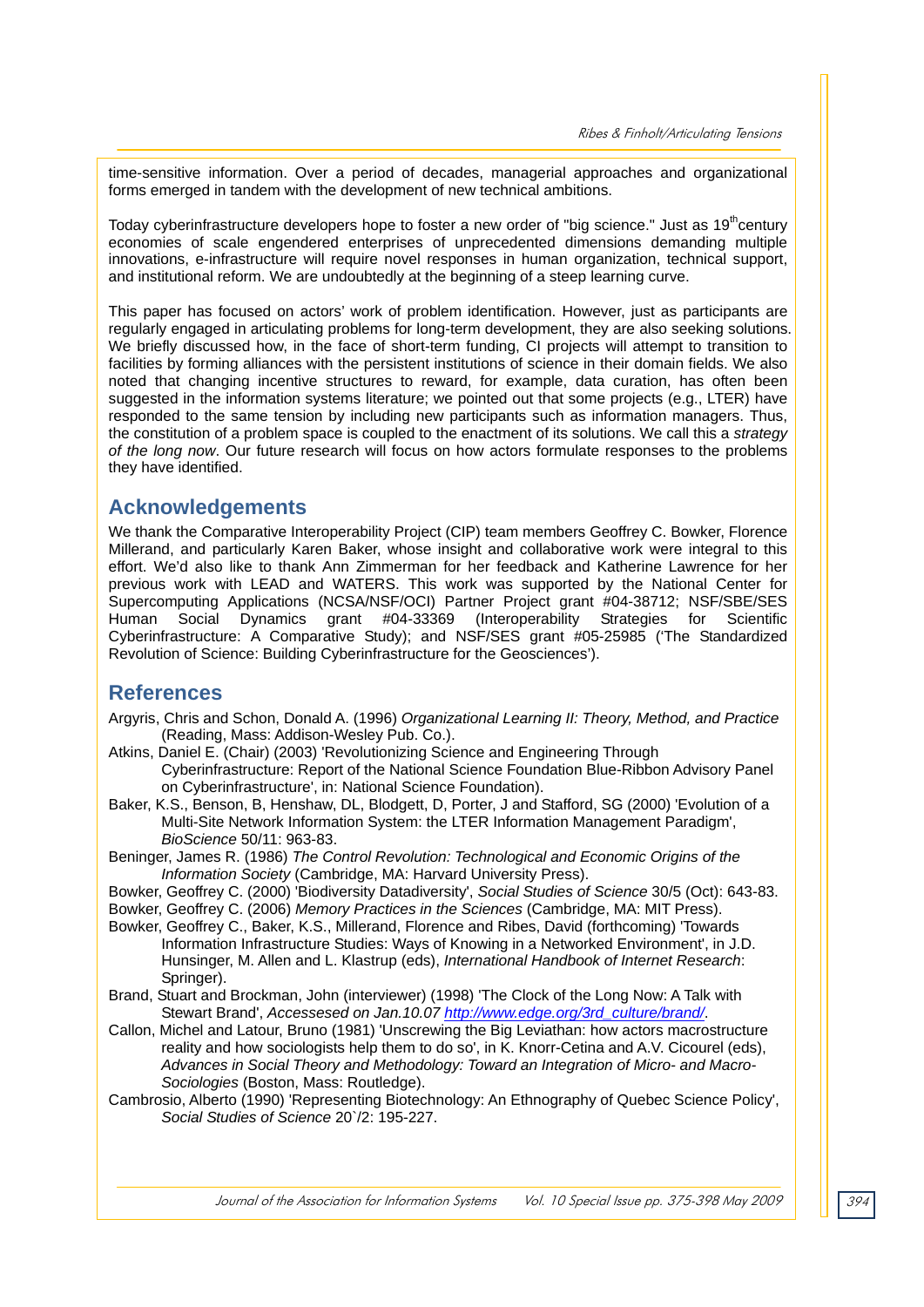Chandler, Alfred Dupont (1977) *The Visible Hand: The Managerial Revolution in American Business* (Cambridge, MA: Belknap Press of Harvard University).

Clarke, Adele (2005) *Situational analysis: grounded theory after the postmodern turn* (Thousand Oaks: SAGE Publications).

- Collins, H.M. (1981) 'Knowledge and controversy: Studies of modern natural science. ' *Special Issue of Social Studies of Science* 11/1.
- Cummings, Jonathan and Kiesler, Sara (2007) 'Coordination costs and project outcomes in multiuniversity collaborations', *Research Policy* 36/10: 1620-34.
- David, Paul A. (2004) 'Towards a cyberinfrastructure for enhanced scientific collaboration: providing its 'soft' foundations may be the hardest part', *OII Research Report No.2 (Retrieved April 6, 2007) from http://www.oii.ox.ac.uk/resources/publications/RR2.pdfm*.

David, Paul A. and Spence, M (2003) 'Towards institutional infrastructures for e-science: The scope of the challenge', *OII Research Report No.2 (Retrieved April 6, 2007) from http://www.oii.ox.ac.uk/resources/publications/RR2.pdfm*.

- Dourish, Paul (2004) *Where the Action Is: The Foundations of Embodied Interaction* (Cambridge, MA: The MIT Press).
- Edwards, Paul (2003) 'Infrastructure and Modernity: Force, Time, and Social Organization in the History of Sociotechnical Systems', in Thomas J. Misa, Philip Brey and Andrew Feenberg (eds), *Modernity and Technology* (Cambridge, MA: The MIT Press).
- England, J. Merton (1982) *A Patron for Pure Science: The National Science Foundation's Formative Years. 1945-57* (Washington, DC: National Science Foundation).
- Fairweather, James S. (1993) 'Faculty Reward Structure: Toward institutional and professional homogenization', *Research in Higher Education* 34/5.
- Finholt, Thomas A. (2004) 'Collaboratories', *Annual Review of Information Science and Technology* 36: 73-107.
- Finholt, Thomas A. and Van Briesen, Jeanne (2007) 'WATERS Network Cyberinfrastructure Plan: The WATERS Network Project Office Cyberinfrastructure Committee', in.
- Fountain, Jane E. (2001) *Building the Virtual State: Information Technology and Institutional Change* (Washington, D.C.: Brookings Institution Press).
- Fujimura, Joan and Chou, D.Y. (1994) 'Dissent in Science: Styles of Scientific Practice and the Controversy over the Cause of AIDS', *Social Science and Medicine* 38: 1017-36.
- Galison, Peter Louis and Hevly, Bruce (eds) (1992) *Big science: the growth of large-scale research* (Stanford, CA: Stanford University Press).
- Glaser, B.G. (1978) *Theoretical sensitivity: advances in the methodology of grounded theory* (Mill Valley, CA: Sociology Press).
- Graham, Stephen and Thrift, Nigel (2007) 'Out of Order: Understanding Repair and Maintenance', *Theory, Culture & Society* 24/3: 1-25.
- Greenberg, S. (1991) 'Personalizable Groupware: Accomodating Individual Roles and Group Differences', in, *In Proceedings of the European Conference of Computer Supported Cooperative Work (ECSCW '91), pp.17-32* (Amsterdam: Kluwer Academic Press).
- Heath, Christian, Jirotka, Marina, Luff, Paul and Hindmarsh, Jon (1993) 'Unpacking Collaboration: The Interactional Organisation of Trading in a City Dealing Room', *Computer Supported Cooperative Work* 3: 147-65.

Hobbie, J.E., Carpenter, S.R., Grimm, S.R., Gosz, J.R. and Seastedt, T.R. (2003) 'The US Long Term Ecological Research Program', *BioScience* 53/2: 21-32.

Hughes, Thomas P. (1989) 'The Evolution of Large Technological Systems', in Wiebe E. Bijker, Thomas P. Hughes and Trevor J. Pinch (eds), *The Social Construction of Technological Systems: New Directions in the Sociology and History of Technology* (Cambridge, Massachusetts and London, England: The MIT Press): 51-82.

Jackson, S.J., Edwards, P. N., Bowker, Geoffrey C. and Knobel, Cory P. (2007) 'Understanding Infrastructure: History, Heuristics, and Cyberinfrastructure Policy', *First Monday* 12/6.

Jasanoff, Sheila (1990) *The fifth branch: science advisers as policymakers* (Cambridge, Ma: Harvard University Press).

Jirotka, Marina and Goguen, Joseph (1994) *Requirements Engineering: Social and Technical Issues* (New York: Academic Press).

Karasti, Helena and Baker, K.S. (2004) 'Infrastructuring for the Long-Term: Ecological Information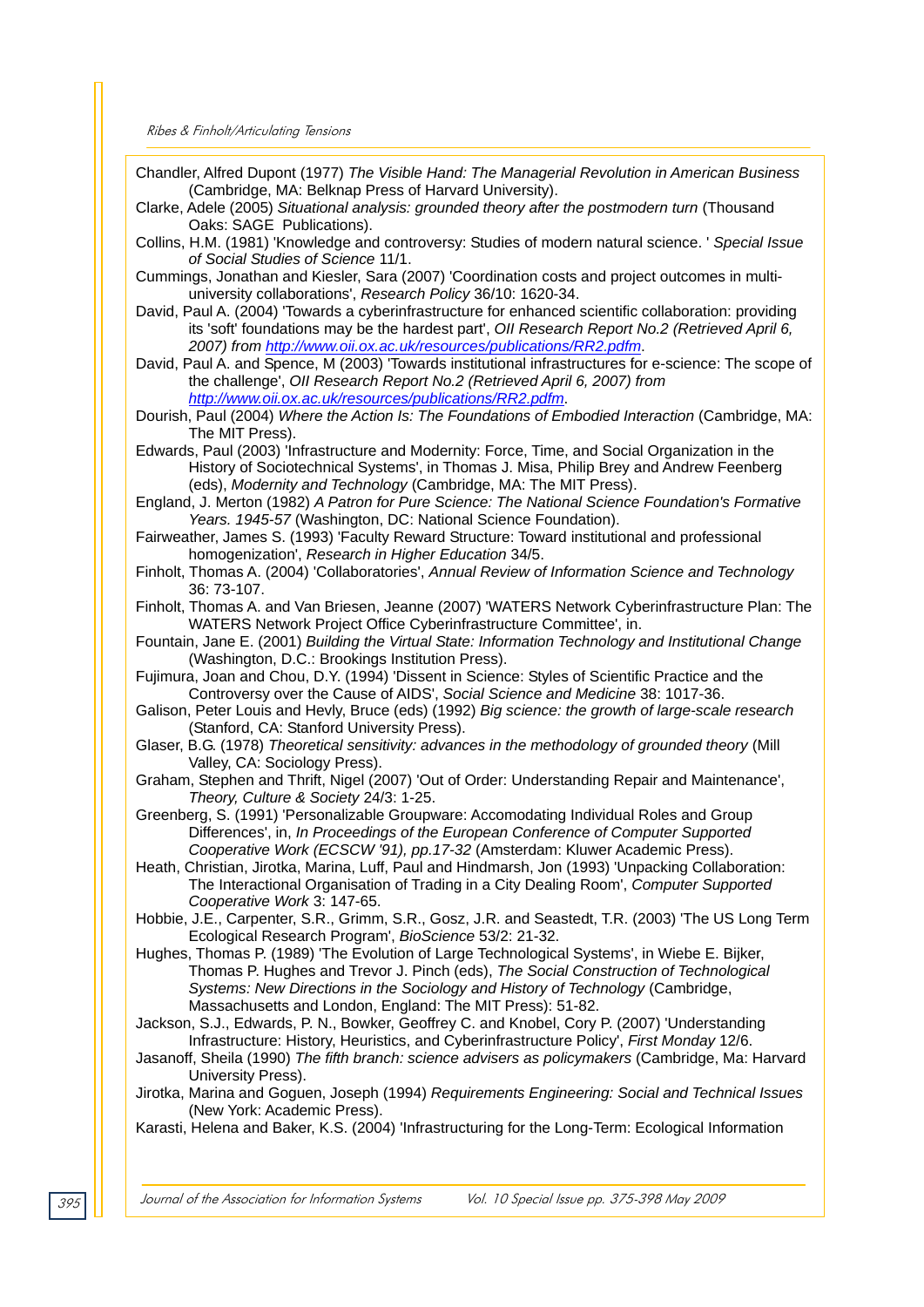Management', in, *37th Annual Hawaii International Conference for Sytem Science Proceedings*: HICSS37, IEEE Computer Society).

King, Desmond (1998) 'The Politics of Social Research: Institutionalizing Public Funding Regimes in the United States and Britain', *B.J.Pol.S.* 28: 415-44.

Kleinman, D.L. and Solovey, M. (1995) 'Hot Science/Cold War: The National Science Foundation After World War II', *Radical History Review* 63: 110-39.

- Kling, Rob and McKim, Geoffrey (2000) 'Not Just a Matter of TIme: Field Differences and the Shaping of Electronic Media in Supporting Scientific Communication', *Journal of the American Society for Information Science* 51/14: 1306-20.
- Kling, Rob and Spector, L.B. (2003) 'Rewards for scholarly communication', in D.L. Anderson (ed), *Digital scholarship in the tenure, promotion, and review process* (Armonk, NY: M.E. Sharpe Inc).
- Knorr-Cetina, K. (1999) *Epistemic Cultures: How the sciences make knowledge* (Cambridge, MA: Harvard University Press).
- Kwa, Chunglin (2005) 'Local Ecologies and Global Science: Discourses and Strategies of the International Geosphere-Biosphere Programme', *Social Studies of Science* 56/6 (December): 923-50.

Latour, Bruno (1987) *Science in action: how to follow scientists and engineers through society* (Cambridge, Mass.: Harvard University Press).

- Latour, Bruno (2005) *Reassembling the Social: An Introduction to Actor-Network Theory* (Oxford: Oxford University Press).
- Law, John (2002) 'On Hidden Heterogeneities: Complexity, Formalism, and Aircraft Design', in John Law and Annemarie Mol (eds), *Complexities: Social Studies of Knowledge Practices* (Durham and London: Duke University Press): 116-41.
- Lawrence, Katherine A. (2006) 'Walking the Tightrope: The Balancing Acts of a Large e-Research Project', *Computer Supported Cooperative Work* 15/4: 385-411.
- Lawrence, Katherine A., Finholt, Thomas A. and Kim, Il-hwan (2006) 'Warm Fronts and High Pressure Systems: Overcoming Geographic Dispersion in a Meteorological Cyberinfrastructrue Project', *Proceedings of the 39th Annual Hawaii International Conference on System Sciences (HICSS'06)*.
- Lee, Charlotte P., Dourish, Paul and Mark, Gloria (2006) 'The human infrastructure of cyberinfrastructure', *Proceedings of the 2006 20th anniversary conference on Computer supported cooperative work* NY, NY: 483-92.
- Lindstaedt, Stefanie and Schneider, Kurt (1997) 'Bridging the gap between face-to-face communication and long-term collaboration', in, *Proceedings of the international ACM SIGGROUP conference on Supporting group work: the integration challenge* (New York, NY: AC Press): 331-40.
- Lougher, Robert and Rodden, Tom (1993) 'Supporting long-term collaboration in software maintenance', *Proceedings of the conference on Organizational computing systems*: 228-38.
- Millerand, Florence and Bowker, Geoffrey C. (2009) 'Metadata Standards: Trajectories and Enactment in the Life of an Ontology', in M. Lampland and S.L. Star (eds), *Standards and Their Stories: How Quantifying, Classifying, and Formalizing Practices Shape Everyday Life* (New York: Cornell University Press): 149-67.
- Nentwich, M. (2003) *Cyberscience: Research in the Age of the Internet* (Vienna: Austrian Academy of Science Press).
- Olson, G.M. and Olson, J.S. (2000) 'Distance Matters', *Human-Computer Interaction* 15/2-3: 139-79.

Perrow, C (1984) *Normal Accidents: Living with High Risk Technologies* (NY: Basic Books).

- Pfeffer, J and Salancik, G (1974) 'Organizational Decision Making as a Political Process: The Case of a University Budget', *Administrative Science Quarterly* 19/2: 135-51.
- Ribes, David and Baker, K.S. (2007) 'Modes of Social Science Engagement in Community Infrastructure Design', in Steinfield, Brian T. Pentland, M. Ackerman and N. Contractor (eds), *Proceedings of Third International Conference on Communities and Technology* (London: Springer): 107-30.
- Ribes, David and Bowker, Geoffrey C. (2008) 'Organizing for Multidisciplinary Collaboration: The Case of the Geosciences Network', in G.M. Olson, A. Zimmerman and Nathan Bos (eds), *Scientific Collaboration on the Internet* (Cambridge: MIT Press): 311-30.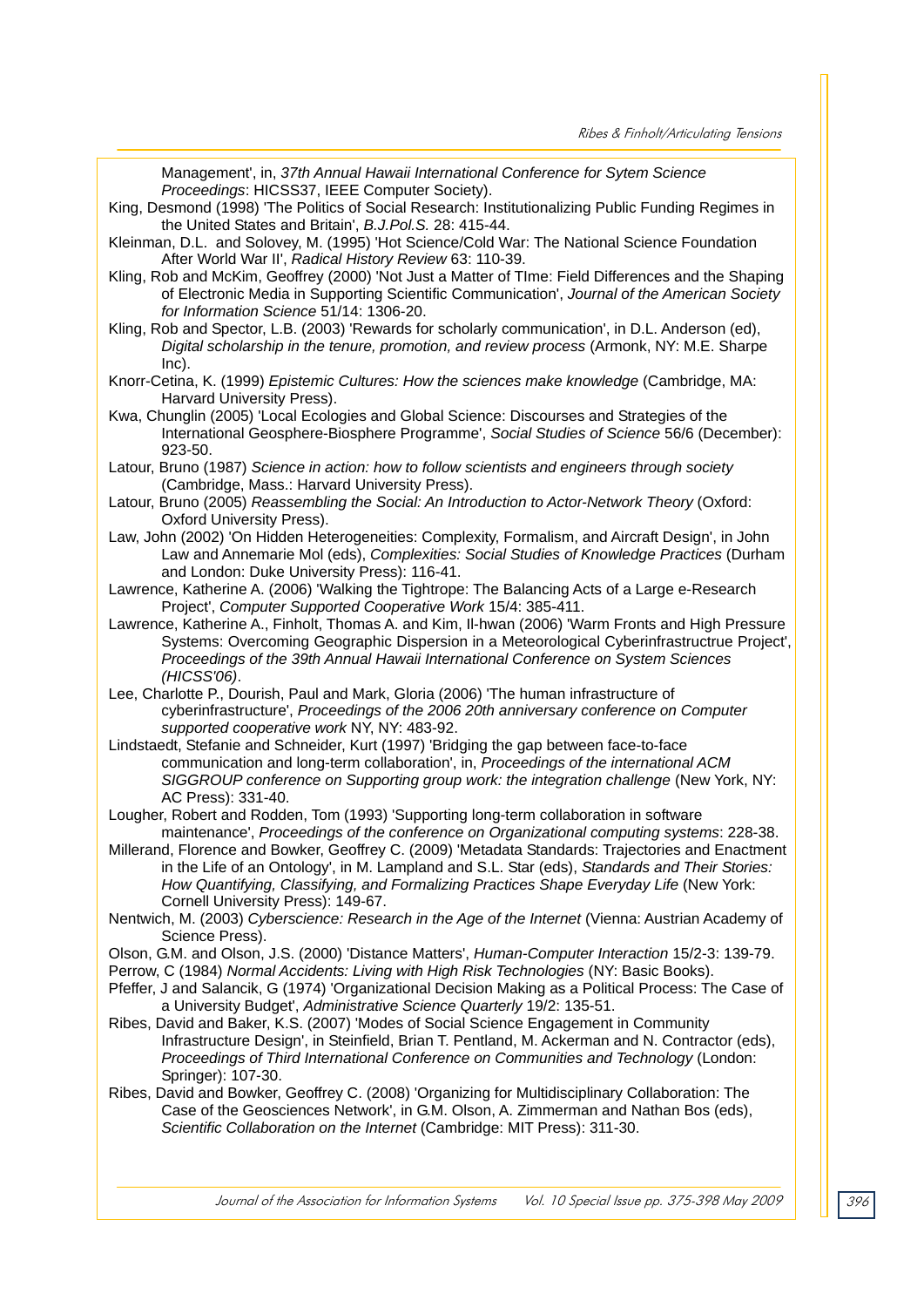Ribes, David and Bowker, Geoffrey C. (In Press) 'Between meaning and machine: learning to represent the knowledge of communities', *Information and Organization*.

- Ribes, David and Finholt, Thomas A. (2007) 'Planning infrastructure for the long-term: Learning from cases in the natural sciences', *Proceedings of the Third International Conference on e-Social Science, Ann Arbor, MI June 2006*.
- Ribes, David and Finholt, Thomas A. (2007) 'Tensions across the Scales: Planning Infrastructure for the Long-Term', *Proceedings of the 2007 international ACM SIGGROUP conference on Supporting group work, Sanibel Island, Florida, USA*: 229-38.
- Ribes, David and Finholt, Thomas A. (2008) 'Representing community: Knowing users in the face of changing constituencies', *Proceedings of the 2008 ACM conference on Computer-Supported Cooperative Work (CSCW)*.
- Rodden, T., Mariani, J.A. and Blair, G. (1992) 'Supporting Cooperative Applications', *Computer Supported Cooperative Work* 1: 41-67.
- Scott, Pam, Richards, Evelleen and Martin, Brian (1990) 'Captives of controversy: The myth of the neutral social researcher in contemporary scientific controversies', *Science, Technology & Human Values* 15: 474-94.
- Selznick, P (1997) 'Institutionalism "old" and "new"', *Administrative Science Quarterly* 41: 270-7.
- Shapin, Steve (1989) 'The Invisible Technician', *American Scientist* 77/Nov/Dec: 554-63.
- Sheth, Amit P. (1999) 'Changing Focus on Interoperability in Information Systems: From System, Syntax, Structure to Semantics', in Egenhoer Goodchild, Fegeas, Kottman (ed), *Interoperating Geographic Information Systems* (Boston: Kluwer Academic Publishers).
- Shrum, Wesley, Genuth, Joel and Chompalov, Ivan (2007) *Structures of Scientific Collaboration* (Cambridge, MA: MIT Press).
- Star, S.L. (1991) 'Invisible Work and Silenced Dialogues in Knowledge Representation', in I.V. Eriksson, B.A. Kitchenham and K.G. Tijdens (eds), *Women, Work and Computerization*: Elsevier Science Publishers B.V. (North-Holland)).
- Star, S.L. (1999) 'The Ethnography of Infrastructure', *American Behavioral Scientist* 43: 377-91.
- Star, S.L. and Ruhleder, K. (1994) 'Steps Towards and Ecology of Infrastructure: Complex Problems in Design and Access for Large-Scale Collaborative Systems', in, *Proceedings of the Conference on Computer Supported Cooperative Work* (Chapel Hill: ACM Press): 253-64.
- Suchman, Lucy (1994) 'Working Relations of Technology Production and Use', *Computer Supported Cooperative Work* 2/30: 21-39.
- Trigg, Randall and Bødker, Susanne (1994) 'From implementation to design: tailoring and the emergence of systematization in CSCW', in, *Proceedings of the 1994 ACM conference on Computer supported cooperative work* (Chapel Hill, NC: ACM Press): 45-54.
- Vaughan, Diane (1996) *The Challenger Launch Decision: Risky Technology, Culture, and Deviance at NASA* (Chicago: University of Chicago Press).
- Walker, JD, Lehnert, KA, Hofmann, AW, Sarbas, B and Carlson, RW (2005) ' EarthChem: International Collaboration for Solid Earth Geochemistry in Geoinformatics', *Eos Trans. AGU Fall Meet Suppl.* 86/52.

Weedman, Judith (1998) 'The Structure of Incentive: Design and Client Roles in Application-Oriented Research', *Science, Technology & Human Values* 23/3: 315-45.

Zimmerman, A. (2008) 'New Knowledge from Old Data: The Role of Standards in the Sharing and Reuse of Ecological Data', *Science, Technology & Human Values* 33: 631-52.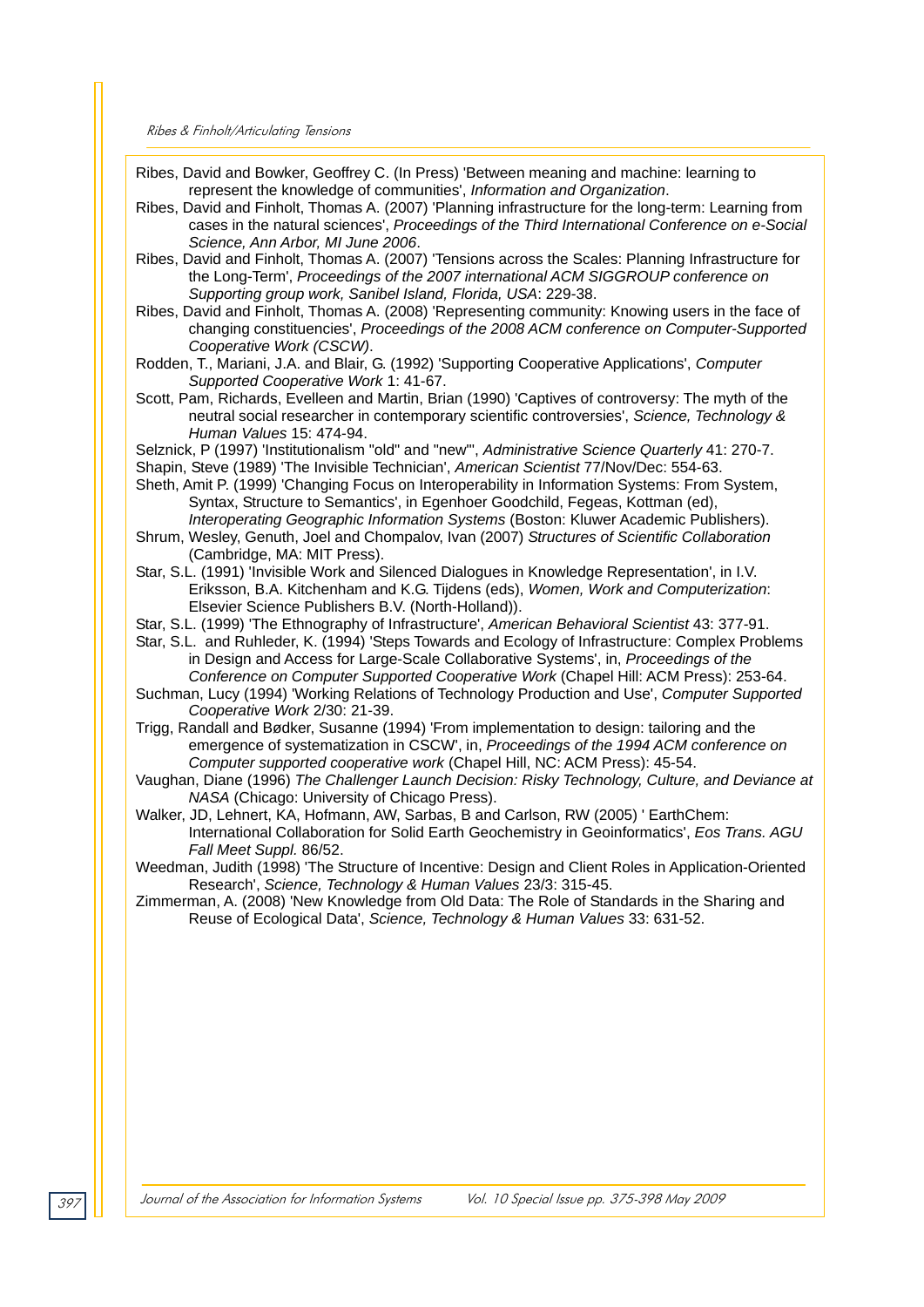## **About the Authors**

**David Ribes** is Visiting Assistant Professor at Georgetown University's Communication, Culture and Technology Program (CCT). He holds a Ph.D. in Sociology and Science Studies (STS) from the University of California San Diego (UCSD) (2006), and came to Georgetown University from the University of Michigan where he did a post-doc at the School of Information. Currently, Dr. Ribes is the PI on several NSF-supported projects, including a Virtual Organizations as Socio-technical Systems (VOSS) award to study large, cyberinfrastructure-enabled scientific collaborations, such as Open Science Grid. His research and teaching interests, which lie at the intersection of sociology, philosophy and history of science&technology, have focused on the emerging phenomena of Cyberinfrastructure (or networked information technologies for the support of science) and how these are transforming the practice and organization of contemporary knowledge production.

**Thomas A. Finholt** is Associate Dean for Research and Innovation and Professor in the School of Information at the University of Michigan. He received his Ph.D. in Social and Decision Sciences from Carnegie Mellon University. Dr. Finholt's research focuses on the design, deployment, and use of cyberinfrastructure in science and engineering. He was a co-developer of the world's first operational collaboratory, a co-founder of the Collaboratory for Research on Electronic Work (CREW), and the inaugural director of the NSF's summer research institute for the science of socio-technical systems. Currently, Dr. Finholt is the PI on several NSF-supported projects, including a Virtual Organizations as Socio-technical Systems (VOSS) award to study large, cyberinfrastructure-enabled scientific collaborations, such as Open Science Grid. In this work he is particularly focused on computational mediation of the work of organizing, such as trust formation and maintenance.

Copyright © 2009, by the Association for Information Systems. Permission to make digital or hard copies of all or part of this work for personal or classroom use is granted without fee provided that copies are not made or distributed for profit or commercial advantage and that copies bear this notice and full citation on the first page. Copyright for components of this work owned by others than the Association for Information Systems must be honored. Abstracting with credit is permitted. To copy otherwise, to republish, to post on servers for commercial use, or to redistribute to lists requires prior specific permission and/or fee. Request permission to publish from: AIS Administrative Office, P.O. Box 2712 Atlanta, GA, 30301-2712 Attn: Reprints, or via e-mail from ais@gsu.edu.